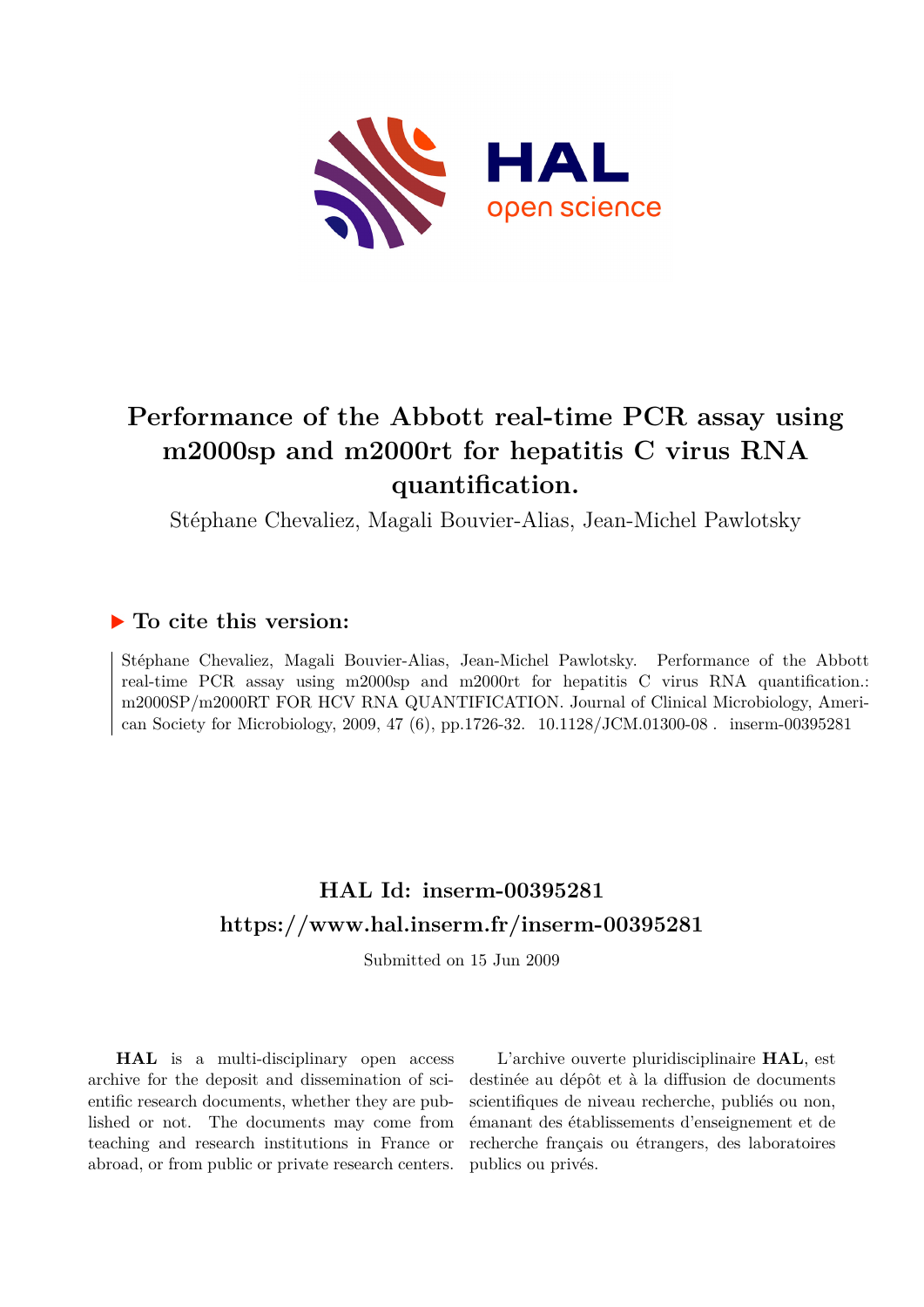# **PERFORMANCE OF THE ABBOTT m2000SP/m2000RT REAL-TIME POLYMERASE CHAIN REACTION ASSAY FOR HEPATITIS C VIRUS RNA QUANTIFICATION**

Stéphane Chevaliez,<sup>1,2</sup> Magali Bouvier-Alias,<sup>1,2</sup>

and Jean-Michel Pawlotsky<sup>1,2\*</sup>

<sup>1</sup> French National Reference Center for Viral Hepatitis B, C and delta, Department of Virology, Hôpital Henri Mondor, Université Paris 12, Créteil, France; <sup>2</sup>INSERM U841,

Créteil, France

## **Running Title**: **m2000SP/m2000RT FOR HCV RNA QUANTIFICATION**

Corresponding author: Professor Jean-Michel Pawlotsky, MD, PhD, Department of Virology, Hôpital Henri Mondor, 51 avenue du Maréchal de Lattre de Tassigny, 94010 Créteil, France

Tel: +33-1-4981-2827; Fax: +33-1-4981-4831

E-mail: jean-michel.pawlotsky@hmn.aphp.fr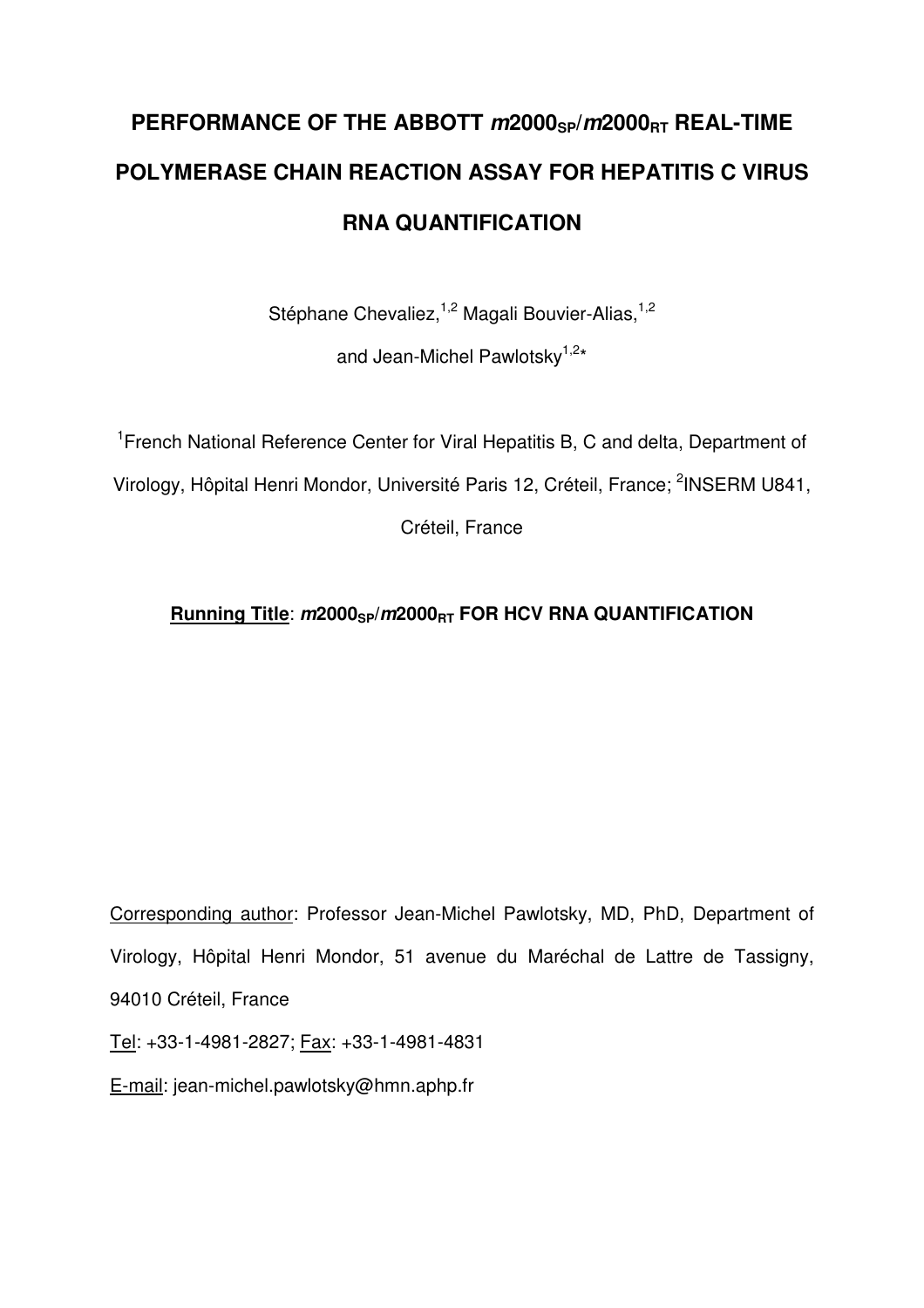#### **ABSTRACT**

Quantification of hepatitis C virus (HCV) RNA is essential for the everyday management of chronic hepatitis C therapy. "Real-time" polymerase chain reaction (PCR) techniques are potentially more sensitive than classical PCR techniques, are not prone to carryover contamination, and have a consistently wider dynamic range of quantification. Thus they are rapidly replacing other technologies for routine quantification of HCV RNA. We extensively evaluated the intrinsic characteristics and clinical performance of  $m2000_{SP}/m2000_{RT}$ , the Abbott real-time PCR platform for HCV RNA quantification. The study shows that  $m/2000_{SP}/m/2000_{RT}$  is sensitive, specific, precise and reproducible, and has a broad dynamic range of quantification. When comparing HCV RNA levels measured in the same individuals with  $m2000_{SP}/m2000_{RT}$  and the third-generation branched DNA assay, a trend towards a modest overestimation of HCV RNA levels was observed in  $m2000_{SP}/m2000_{BT}$  in all genotypes except genotype 5. The differences were however unlikely to have any impact in clinical practice. In conclusion, our study shows that the Abbott m2000 realtime PCR system for HCV RNA quantification is sensitive, specific, precise and reproducible and that its broad dynamic range of quantification is well suited to HCV RNA monitoring in the clinical setting.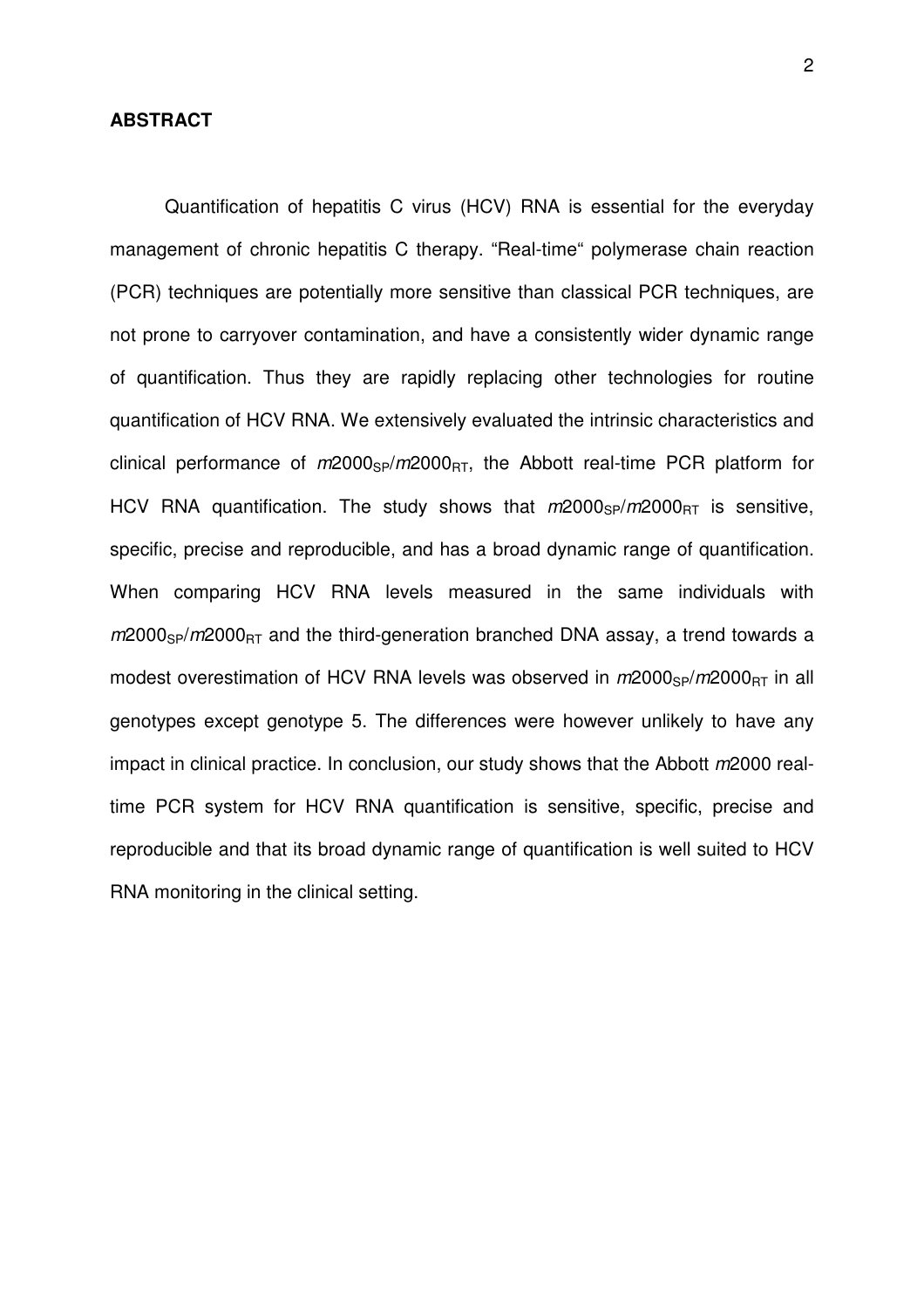#### **INTRODUCTION**

Monitoring of hepatitis C virus (HCV) RNA levels is essential for the management of chronic hepatitis C therapy with the combination of pegylated interferon alpha and ribavirin. Indeed, the rapid virologic response (undetectable HCV RNA at week 4 of therapy) and the early virologic response (more than 2  $Log<sub>10</sub>$ drop or undetectable HCV RNA at week 12 of therapy) are strong predictors of the likelihood of a sustained viral eradication and are used to tailor treatment duration and improve cure rates (2, 6, 7, 10, 14, 16, 23, 26, 27). HCV RNA quantification will remain of major importance in the management of therapy with the new HCV drugs in development to assess the virologic response and to detect virologic breakthroughs related to viral resistance early enough to alter therapy and rescue the antiviral efficacy (20).

Ideally, HCV RNA quantification assays should be sensitive, specific, accurate, precise, and reproducible. They should have a broad range of linear quantification that fully covers the HCV RNA levels observed in clinical practice in both untreated and treated patients, and quantification should be independent of the HCV genotype. Real-time polymerase chain reaction (PCR) techniques currently are replacing classical PCR methods and the branched DNA technology which did not fulfill all of these criteria. Real-time PCR methods are sensitive, with lower limits of detection/quantification of the order of 10-15 HCV RNA international units (IU)/mL, and are not prone to carryover contamination. They benefit from a broad dynamic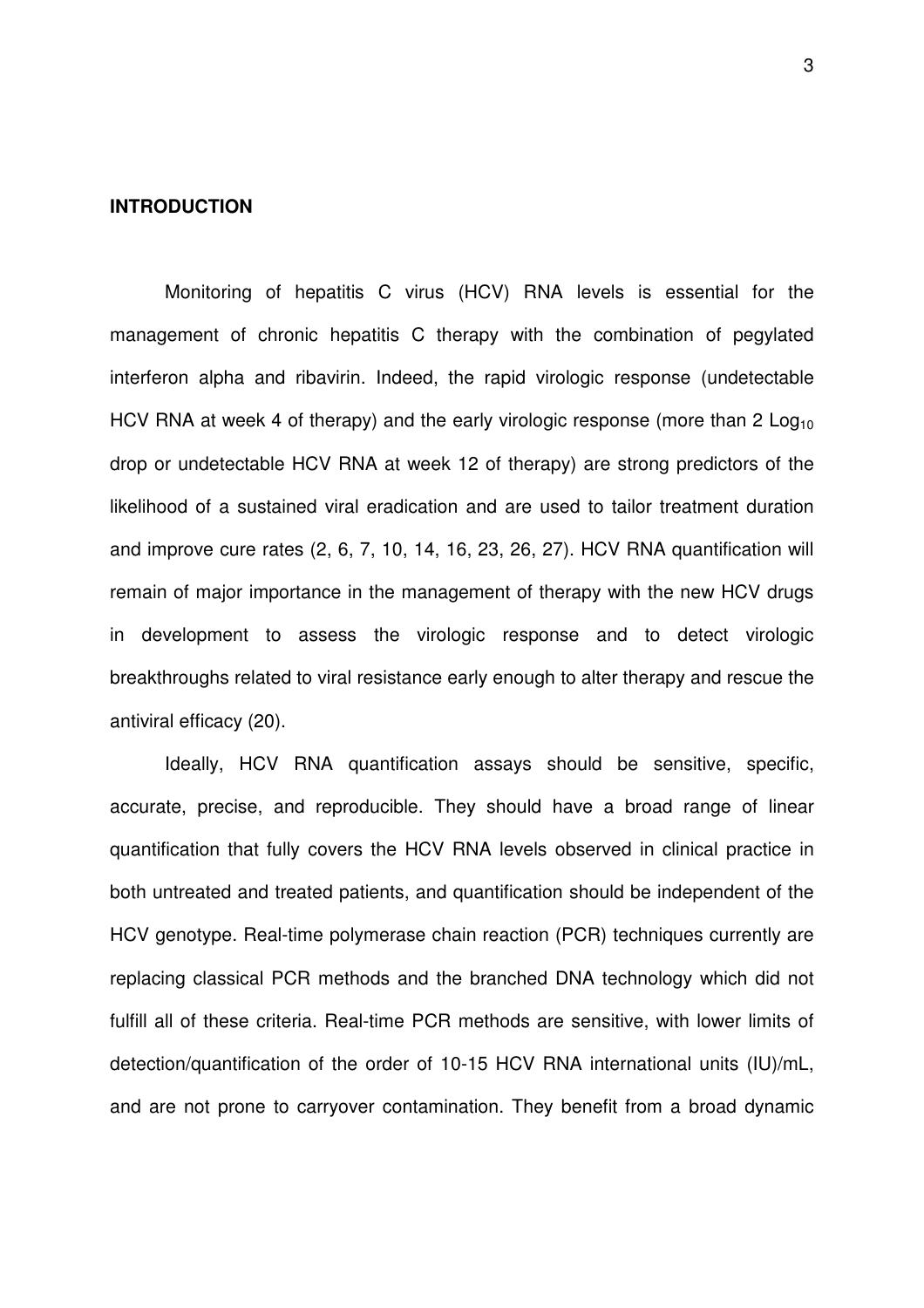range of quantification of 7 to 8  $Log<sub>10</sub>$  that covers most of the HCV RNA levels encountered in clinical practice.

In this study, we investigated the intrinsic and clinical performances of the recently developed Abbott  $m2000$  real-time PCR system for HCV RNA quantification, which uses the automated extractor  $m2000_{SP}$  and the  $m2000_{BT}$  device for automated real-time PCR amplification and detection of PCR products  $(m2000_{SP}/m2000_{BT})$ , Abbott Diagnostic, Chicago, Illinois).

#### **MATERIALS AND METHODS**

#### **Materials**

Standards. A standard panel (OptiQuant<sup>™</sup> HCV RNA, AcroMetrix, Benicia, California) containing different concentrations of HCV RNA from a single source, i.e. a hepatitis C infected individual with HCV genotype 1b (15), was used to study the analytical performance of the assay. The 7 panel members are NAP-000, NAP-HCV5E1, NAP-HCV5E2, NAP-HCV5E3, NAP-HCV5E4, NAP-HCV5E5, NAP-HBV5E6, which contain no HCV RNA,  $5 \times 10^1$  IU/mL (1.7 Log<sub>10</sub> IU/mL),  $5 \times 10^2$ IU/mL (2.7 Log<sub>10</sub> IU/mL), 5 x 10<sup>3</sup> IU/mL (3.7 Log<sub>10</sub> IU/mL), 5 x 10<sup>4</sup> IU/mL (4.7 Log<sub>10</sub> IU/mL),  $5 \times 10^5$  IU/mL (5.7 Log<sub>10</sub> IU/mL) and  $5 \times 10^6$  IU/mL (6.7 Log<sub>10</sub> IU/mL), respectively.

**Clinical specimens.** Serum samples were obtained from patients followed in the Department of Hepatology and Gastroenterology of Henri Mondor Hospital. Group A included 202 HCV-seronegative individuals, i.e. subjects without total anti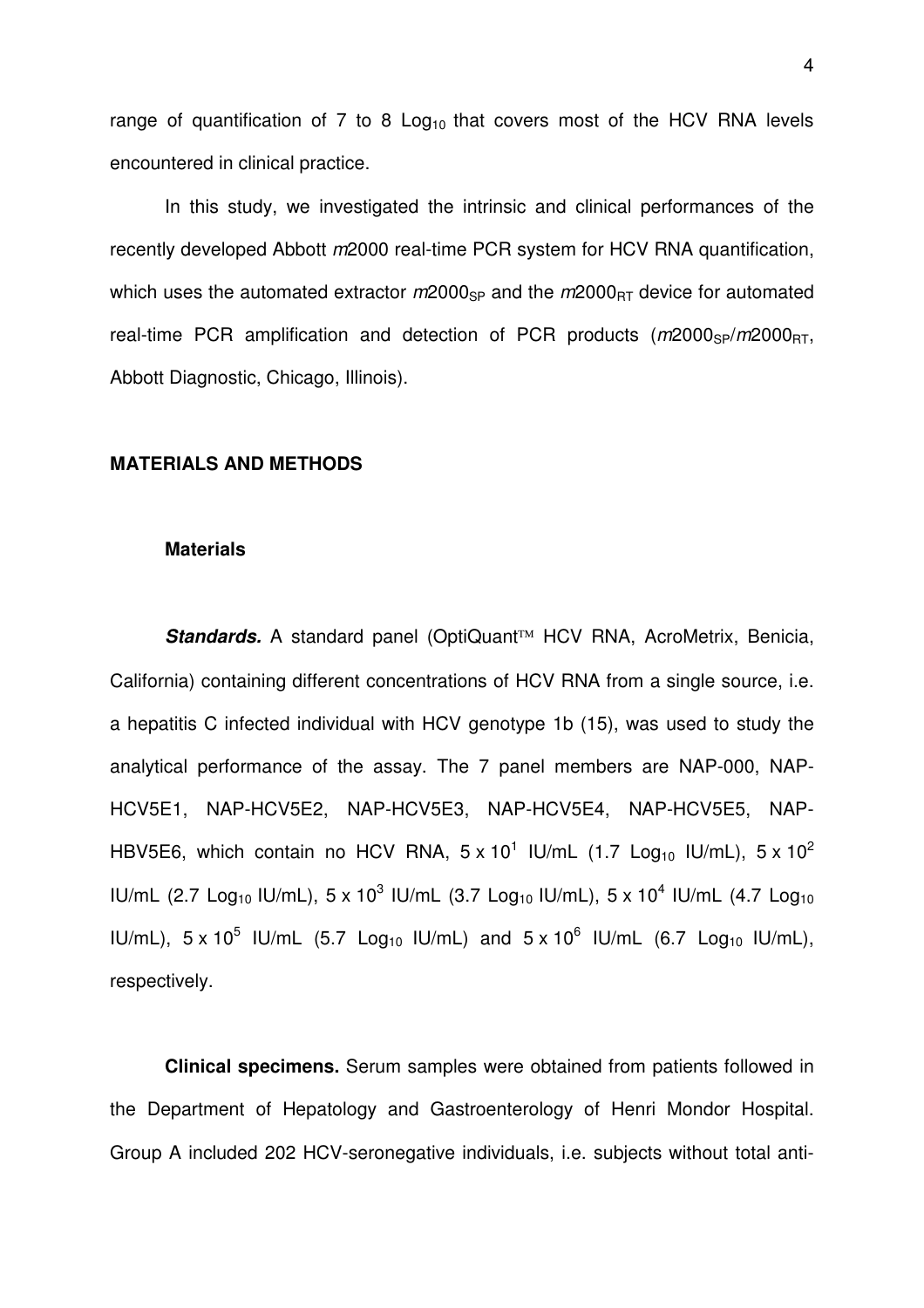HCV antibodies in a third-generation enzyme immunoassay (Vitros ECi, Ortho-Clinical Diagnostics, Raritan, New Jersey). Group B included 141 patients with chronic HCV infection, characterized by the presence of both total anti-HCV antibodies and HCV RNA. The HCV genotype was determined in all cases by means of direct sequence analysis of a portion of the non structural 5B (NS5B) gene that encodes the RNA-dependent RNA polymerase followed by phylogenetic analysis, as recently described (3). Group B included 55 patients infected with HCV genotype 1, 21 with genotype 2, 29 with genotype 3, 24 with genotype 4, 9 with genotype 5 and 3 with genotype 6. Serum was separated from whole blood by centrifugation, placed into sterile tubes and frozen at -70°C until use in this study. Group C included 10 patients infected with HCV genotype 1, 7 with genotype 2, 8 with genotype 3, 9 with genotype 4 and 1 with genotype 5 whose sera had been tested for HCV RNA with the Cobas Ampliprep<sup>®</sup>/Cobas TaqMan<sup>®</sup> (CAP/CTM) real-time PCR assay (Roche Molecular Systems, Pleasanton, California).

#### **Assessment of m2000SP/m2000RT performance.**

Analytical sensitivity. In order to evaluate the analytical sensitivity of the  $m2000_{\rm SP}/m2000_{\rm BT}$  assay relative to the manufacturer's stated lower limit of detection (12 IU/mL), serial 1/2 dilutions of the NAP-HCV5E4 standard down to 6.25 IU/mL were tested 20 times.

Specificity. The specificity of the  $m2000_{SP}/m2000_{BT}$  assay was assessed by testing the 202 HCV-seronegative clinical specimens from group A.

Linearity, accuracy and influence of the HCV genotype. The linearity of quantification in  $m2000_{SP}/m2000_{RT}$  was assessed by testing the seven samples of the standard panel OptiQuant<sup>™</sup> HCV RNA, which contain up to  $5 \times 10^6$  IU/ml (6.7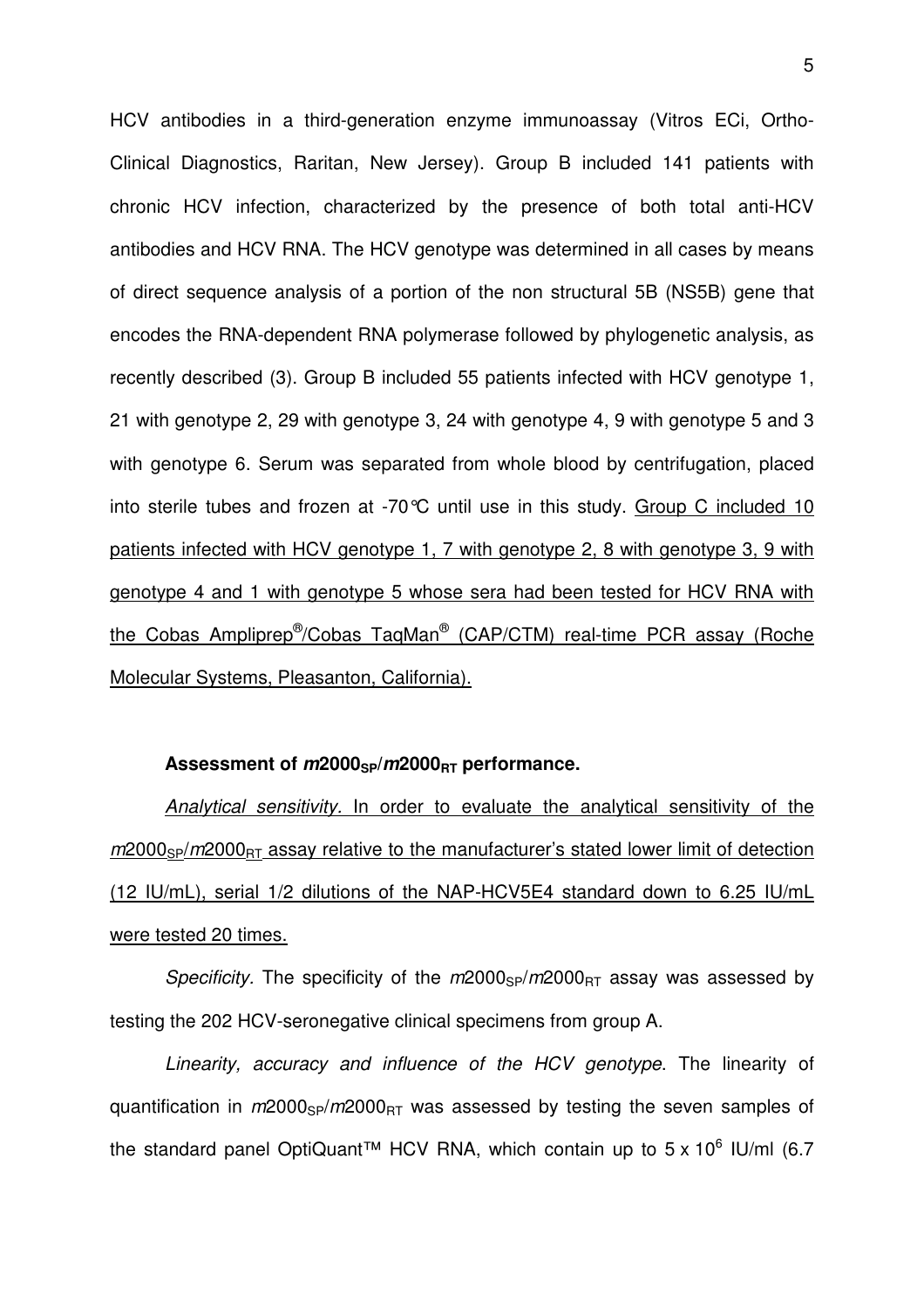$Log<sub>10</sub>$  IU/ml). Each panel member dilution was tested six times in the same experiment with both  $m2000_{SP}/m2000_{BT}$  and three times in the same experiment with the third-generation bDNA-based assay, Versant® HCV RNA 3.0 Assay. The average measured values were compared with the expected HCV RNA levels. In addition, serial one-fifth dilutions down to signal extinction were tested in 10 genotype 1, 10 genotype 2, 9 genotype 3, 10 genotype 4, 4 genotype 5 and 3 genotype 6 samples from group B. The dilutions were made with the Nucleic Acid Test (NAT) dilution matrix (AcroMetrix), a defibrinated, delipidized normal human plasma.

We also compared the results of  $m2000_{SP}/m2000_{RT}$  with those obtained for the same samples with the third-generation bDNA-based assay in the 141 samples from group B. The bDNA assay can be confidently used as a comparator since it has been shown to be precise and accurate and to equally quantify HCV genotypes 1 to 6, due to the use of a set of 6 capture and 17 extender oligonucleotide probes spanning the full-length 5' non-coding and the 5' third of the core coding region for hybridization of the HCV genome (1, 8, 9, 12, 13, 17-19, 24).

Finally, HCV RNA levels obtained with  $m2000_{SP}/m2000_{BT}$  were compared with those obtained in the same samples with the CAP/CTM assay and the thirdgeneration bDNA-based assay in the 35 HCV-positive samples from group C.

Precision and reproducibility. In order to assess precision (or intra-assay reproducibility), each member of the OptiQuant™ HCV RNA panel was tested six times. In order to assess inter-assay reproducibility, the low positive control (LPC) and the high positive control (HPC) provided in the kits were tested 38 times in the corresponding runs on different days.

#### **HCV RNA quantification.**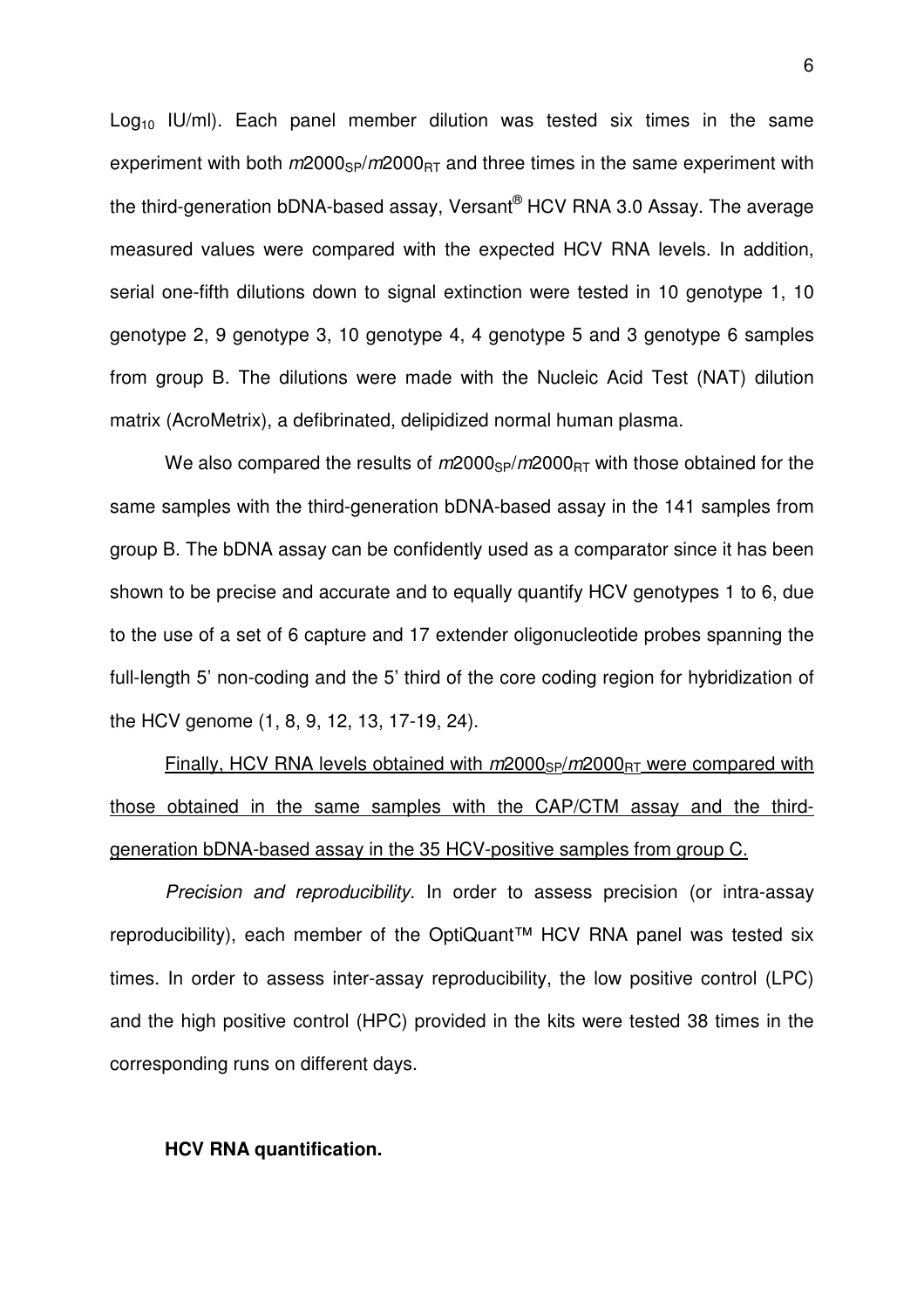$m2000<sub>SP</sub>/m2000<sub>RT</sub>$ . HCV RNA was extracted from 500 µl of serum in the automated extractor  $m2000_{SP}$ , according to the manufacturer's instructions. The  $m2000<sub>RT</sub>$  device was then used for automated real-time PCR amplification and detection of PCR products according to the manufacturer's instructions. HCV RNA levels were expressed in IU/mL.

bDNA. In the Versant HCV RNA 3.0 Assay, HCV RNA was recovered from 50  $\mu$ l of serum and quantified in the semi-automated System 340 $^\circ$  bDNA analyzer (Siemens Medical Solutions Diagnostics, Tarrytown, New York), according to the manufacturer's instructions. HCV RNA levels were expressed in IU/mL.

CAP/CTM. HCV RNA was extracted from 850 µl of serum in the automated Cobas AmpliPrep® extractor, according to the manufacturer's instructions. The Cobas TaqMan 48® Analyzer was used for automated real-time PCR amplification and detection of PCR products. Generated data were analyzed with Amplilink® software. HCV RNA levels were expressed in IU/ml.

**Statistical analysis.** Descriptive statistics are shown as the mean ± standard deviation (SD) or medians and interquartile ranges as appropriate. Comparisons between groups were made using the Kruskall-Wallis test or Mann-Whitney test. The relationship between quantitative variables was studied by means of regression analysis. p values <0.05 were considered significant.

#### **RESULTS**

**Intrinsic performance of the**  $m2000_{SP}/m2000_{BT}$  **assay**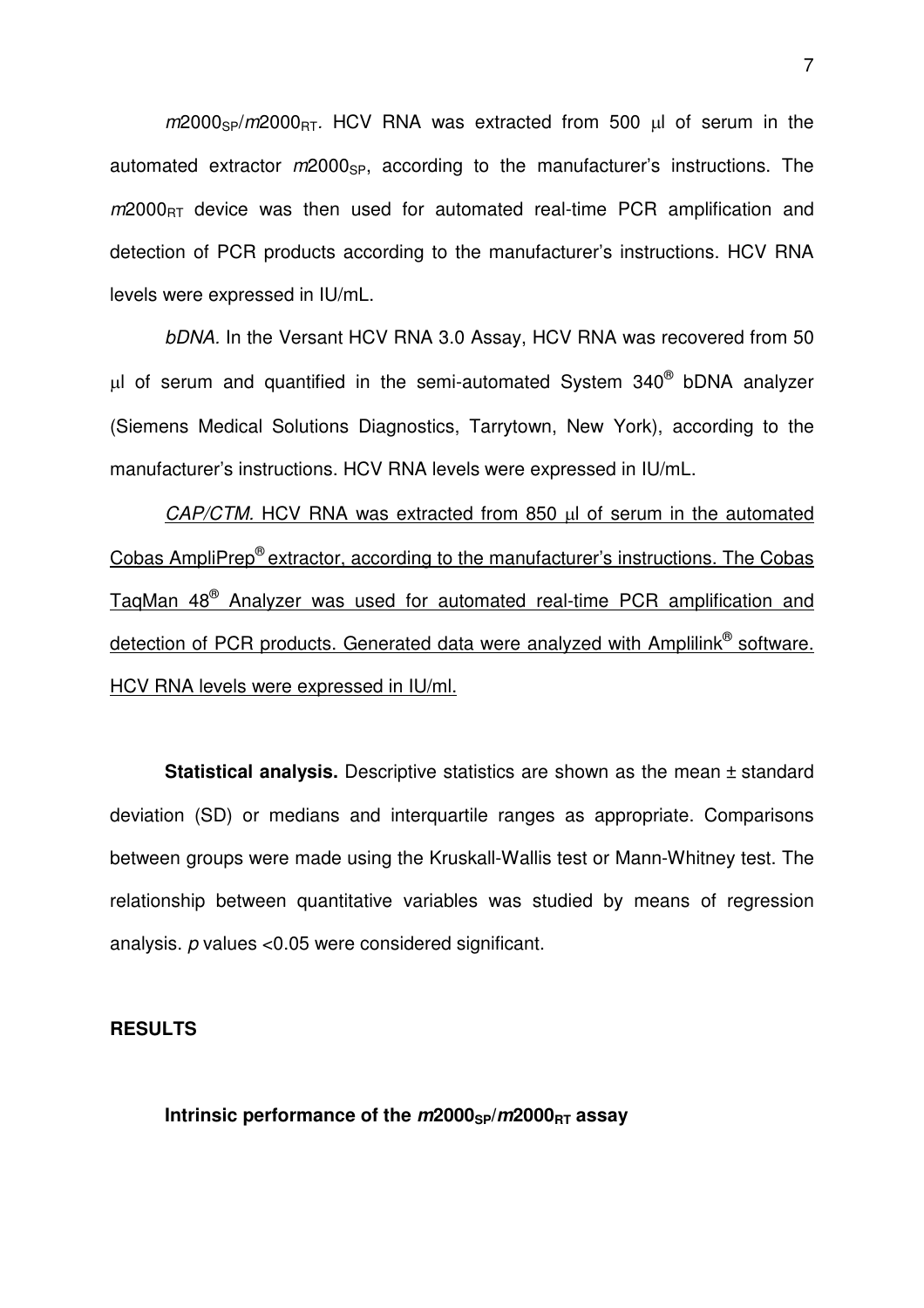Analytical sensitivity. Serial 1/2 dilutions of a standard containing 50 IU/mL HCV RNA down to 6.25 IU/mL were tested 20 times in different experiments with m2000<sub>SP</sub>/m2000<sub>RT.</sub> HCV RNA was detected in 20/20, 20/20, 13/20 and 13/20 replicate tests of samples containing 50 IU/mL  $(1.7 \text{ Log}_{10}$  IU/mL), 25 IU/mL  $(1.4 \text{ Log}_{10}$ IU/mL), 12.5 IU/mL (1.1 Log<sub>10</sub> IU/mL) and 6.25 IU/mL (0.8 Log<sub>10</sub> IU/mL), respectively. This result was in keeping with the manufacturer's stated lower limit of detection of the assay of 12 IU/mL.

Specificity. The specificity of  $m2000_{SP}/m2000_{RT}$  was assessed by testing 202 samples from anti-HCV seronegative patients (group A). No sample tested positive above the lower limit of detection (LLOD) of 12 IU/mL (specificity: 100%, 95% confidence interval: 99-100%).

Precision and reproducibility. Precision (intra-assay reproducibility) was assessed by testing the seven members of the OptiQuant™ HCV RNA standard, that contain 0, 1.7, 2.7, 3.7, 4.7, 5.7 and 6.7 Log<sub>10</sub> IU/mL, respectively, six times in the same experiment. As shown in Table 1, the coefficients of variation varied from 0.76% to 7.68%. Inter-assay variability was assessed by testing both the high positive control (HPC) and the low positive control (LPC), extracted like clinical samples, 38 times in different experiments. The coefficients of variation were of 1.98% and 3.91%, respectively (Table 1).

#### **Accuracy, linear quantification and influence of the HCV genotype**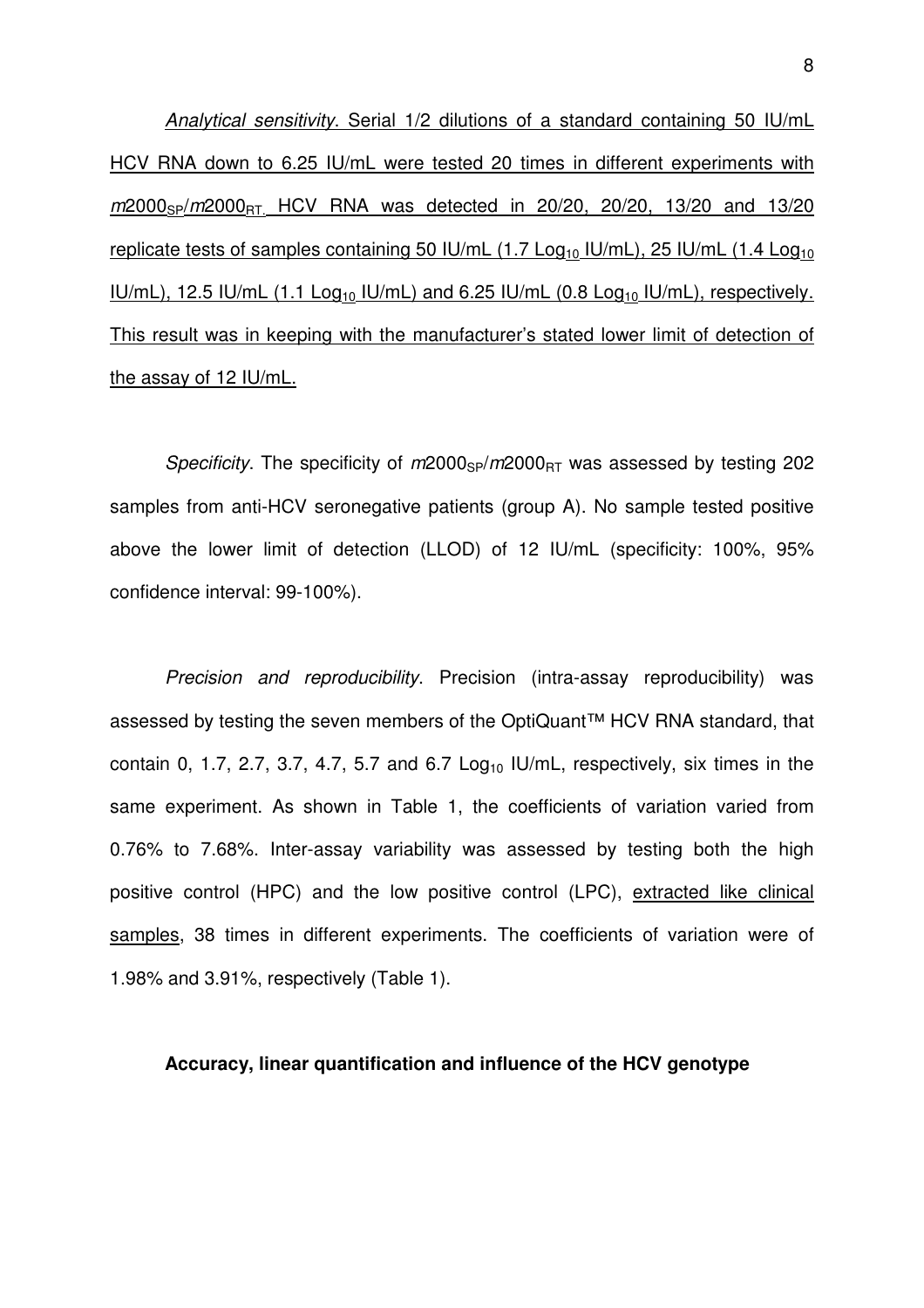Linear quantification of standard panel dilutions**.** The OptiQuant™ HCV RNA genotype 1b standard panel, containing 5 x 10<sup>1</sup> IU/mL (1.7 Log<sub>10</sub> IU/mL) to 5 x 10<sup>6</sup>  $IU/mL$  (6.7 Log<sub>10</sub> IU/mL), was used to assess the linearity of HCV RNA quantification in the  $m2000<sub>SP</sub>/m2000<sub>BT</sub>$  assay. The panel was tested six times and three times in the same experiments with  $m2000_{SP}/m2000_{BT}$  and bDNA, respectively. As shown in Figure 1A, a significant relationship was found between the average measured and the expected HCV RNA levels ( $r = 0.9980$ ,  $p < 0.0001$ ). The difference between the average measured and the expected HCV RNA levels varied from 0.23 to 0.57 Log<sub>10</sub> IU/mL. A significant relationship was also found between the average measured and the expected HCV RNA levels in the bDNA assay  $(r = 0.9997, p < 0.0001$ ; Figure 1B). The difference between the average measured and the expected HCV RNA level varied from 0.21 to 0.33  $Log<sub>10</sub>$  IU/mL. The HCV RNA level of three standards, NAP-000, NAP-HCV5E1 and NAP-HCV5E2, was below the LOD of the bDNA assay  $(615 \text{ IU/mL}, i.e. 2.79 \text{ Log}_{10} \text{ IU/mL}).$ 

Quantification of HCV RNA in clinical samples containing HCV genotypes 1 to 6. One hundred and forty-one samples from patients with chronic hepatitis C infected with HCV genotypes 1 to 6 (group B, see Methods section) were tested with both  $m2000_{SP}/m2000_{BT}$  and the third-generation bDNA assay. All of these samples fell within the dynamic range of quantification of both assays. As shown in Figure 2, there was a significant relationship between the HCV RNA levels obtained in the same samples with  $m2000_{SP}/m2000_{RT}$  and bDNA, for genotype 1 to 5 (only 3 genotype 6 samples have been tested). The regression lines were slightly above the expected equality line, as a result of higher values obtained with  $m2000_{SP}/m2000_{BT}$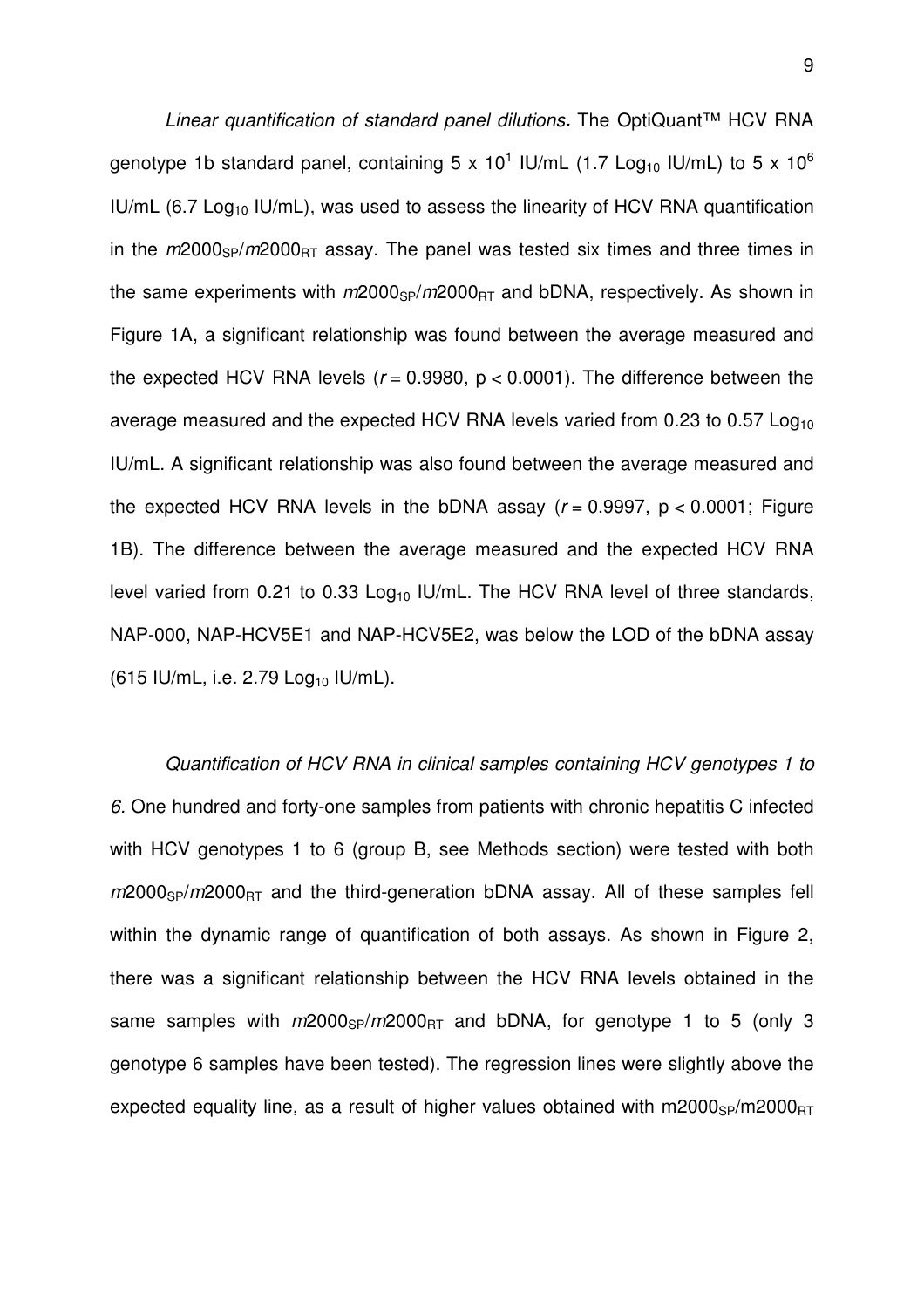than with bDNA in the same sample in the majority of cases (131 out of 141 clinical specimens tested) (Figure 2).

Figure 3A shows a Bland-Altman analysis of HCV RNA levels measured in the 141 samples from group B in both  $m2000_{SP}/m2000_{BT}$  and bDNA. The figure plots the difference between the two measured values  $(m2000<sub>SP</sub>/m2000<sub>RT</sub>$  minus bDNA) as a function of the mean of both measurements. A moderate overestimation of HCV RNA levels by  $m2000_{SP}/m2000_{RT}$  as compared to bDNA was observed in 131 of the 141 samples (92.9%) containing all HCV genotypes (median  $m/2000_{SP}/m/2000_{BT}$  minus bDNA difference: 0.30  $Log_{10}$  IU/mL). Six samples (one genotype 1, two genotype 2, two genotype 4 and one genotype 6) had an  $m/2000_{SP}/m/2000_{BT}$  minus bDNA difference below -1.96 times the mean difference, whereas 8 samples (all of genotype 1) had a  $m2000_{SP}/m2000_{BT}$  minus bDNA difference above +1.96 times the mean difference. The individual differences between  $m/2000_{\rm SP}/m/2000_{\rm RT}$  and bDNA were however always below 1.0  $Log_{10}$  IU/mL in these samples. Box plots of individual differences between the two methods are shown for each genotype in Figure 3B. They confirm the global, very moderate overestimation of HCV RNA levels in  $m2000<sub>SP</sub>/m2000<sub>RT</sub>$  compared to bDNA, independently of the HCV genotype. The median differences were  $0.22$  Log<sub>10</sub> IU/mL for genotype 1, 0.33 Log<sub>10</sub> IU/mL for genotype 2, 0.31 Log<sub>10</sub> IU/mL for genotype 3, 0.32 Log<sub>10</sub> IU/mL for genotype 4, and -0.08 Log<sub>10</sub> IU/mL for genotype 5 ( $p = 0.013$ ). HCV genotype 6 is not shown on Figure 3B because only 3 samples have been tested.

Linear quantification of serial dilutions of HCV-infected sera. Serial one-fifth dilutions down to signal extinction were tested in 10 genotype 1, 10 genotype 2, 9 genotype 3, 10 genotype 4, 4 genotype 5 and 3 genotype 6 samples from group B.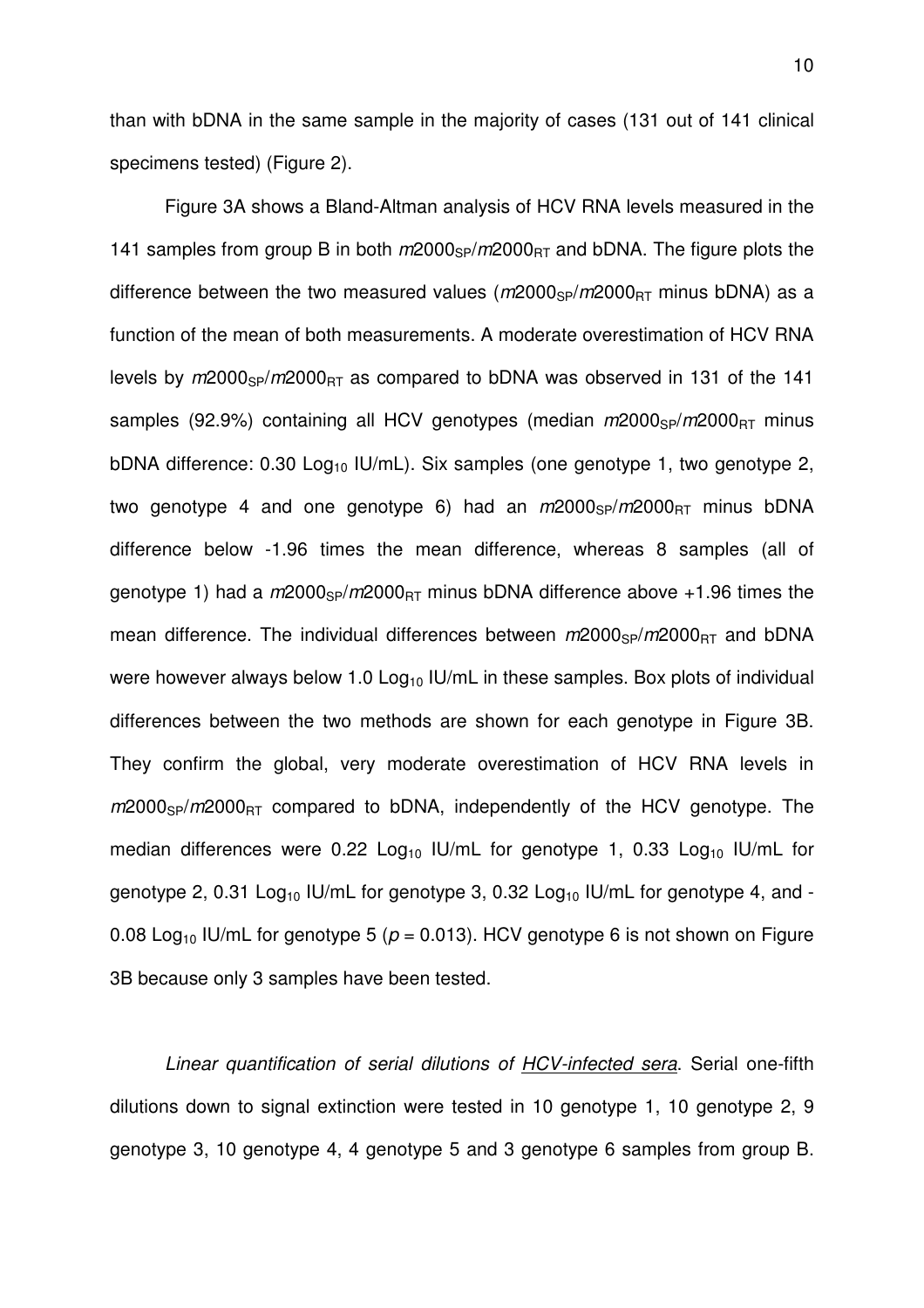Serial dilution quantification was linear in all cases, whatever the HCV genotype, with Pearson's coefficient ranging from 0.9940 to 0.9996 for HCV genotype 1, 0.9930 to 0.9996 for HCV genotype 2, 0.9971 to 0.9996 for HCV genotype 3, 0.9812 to 0.9997 for HCV genotype 4, 0.9938 to 0.9989 for HCV genotype 5 and 0.9975 to 0.9983 for HCV genotype 6. The expected difference between two successive 1/5 dilutions is 0.70 Log<sub>10</sub> IU/mL. The mean $\pm$ SD differences between the undiluted sample and the first 1/5 dilution, and between each dilution and the subsequent one were 0.81±0.12, 0.76±0.12, 0.74±0.08, 0.77±0.13, 0.76±0.11, and 0.75±0.11, respectively (not significantly different).

#### **Comparison with CAP/CTM**

Sera from 35 patients with chronic HCV infection of different genotypes (group C) were tested with the m2000<sub>SP</sub>/m2000<sub>BT</sub> assay, the CAP/CTM assay and the thirdgeneration bDNA-based assay. Figure 4A shows the better correlation between  $m2000_{SP}/m2000_{BT}$  and bDNA than between CAP/CTM and bDNA. The greatest differences between CAP/CTM and bDNA were seen for HCV genotypes 2 and 4 samples, as already reported (4). Figure 4B shows the relationship between HCV RNA levels measured in the same samples by  $m2000_{SP}/m2000_{BT}$  and CAP/CTM.

#### **DISCUSSION**

Our assessment of the intrinsic performance of the  $m2000_{SP}/m2000_{BT}$  platform for HCV RNA quantification shows an excellent specificity, precision and reproducibility of the technique, in keeping with previous reports (11, 22). The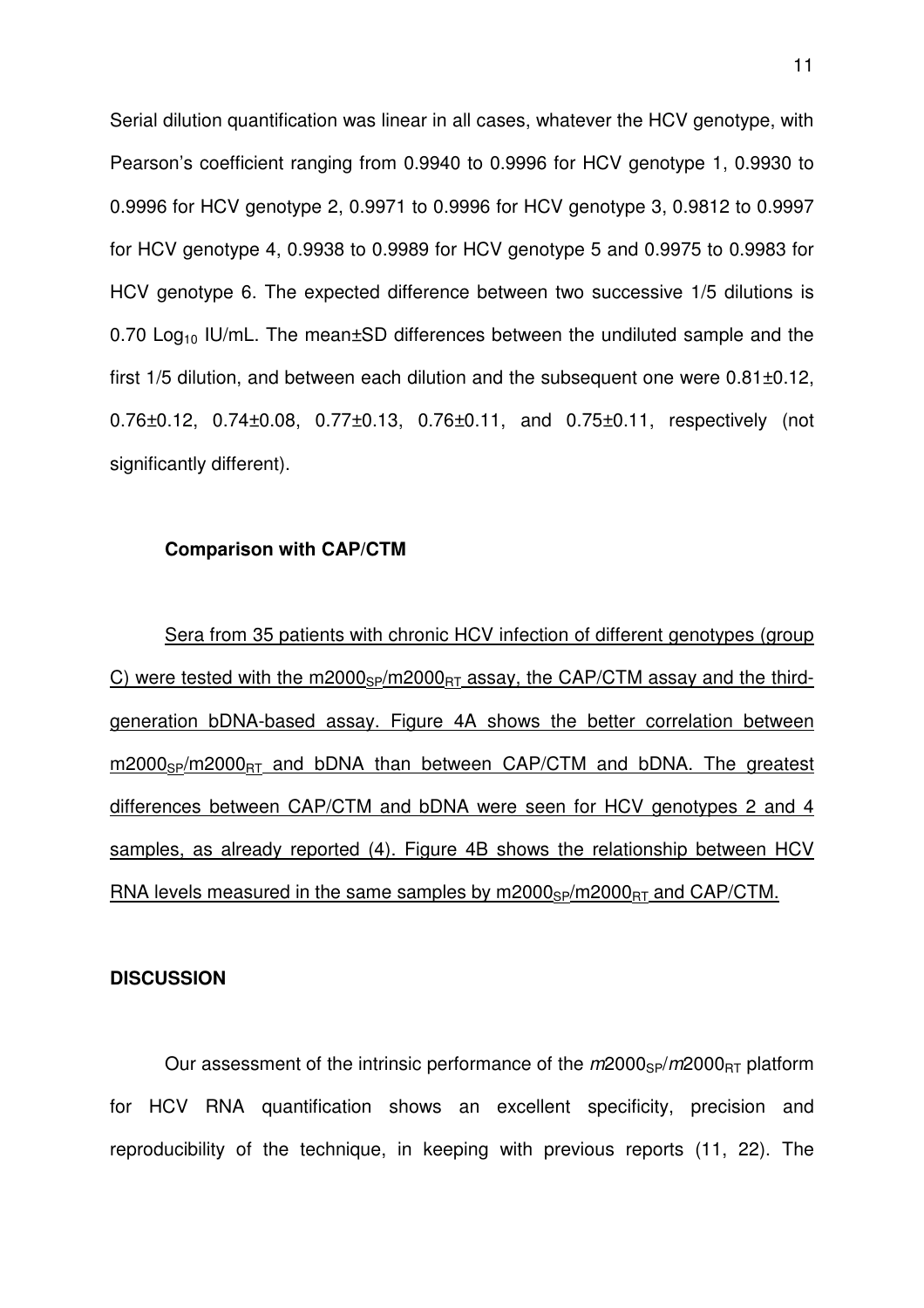manufacturer's stated lower limit of detection of the assay is 12 IU/ml, as confirmed in the present study.

In clinical samples from patients with chronic hepatitis C infected with the 6 HCV genotypes, we observed a significant relationship between the HCV RNA levels measured in the same samples with  $m2000_{\text{SP}}/m2000_{\text{BT}}$  and the third-generation bDNA assay. The use of the third-generation bDNA assay as the comparator was justified by the fact that this assay is accurate and reproducible, quantifies HCV RNA independently of the HCV genotype and has been well calibrated to the World Health Organization (WHO), as confirmed in this study (1, 8, 9, 12, 13, 24, 25). The correlation was found for all HCV genotypes (it was not significant for genotype 6 but only 3 samples could be tested) and the median individual differences between the HCV RNA levels measured in the two assays were below  $\pm 0.5$  Log<sub>10</sub> IU/mL (i.e. a 3fold difference) in all but 10 clinical samples.

The HCV RNA quantification panel used in this study was calibrated with the WHO international HCV RNA standard by means of the second-generation bDNA assay (15, 21). A minor underestimation of HCV RNA levels was observed with both  $m2000_{SP}/m2000_{BT}$  and the third-generation bDNA assay relative to the expected HCV RNA values, in spite of a linear relationship. When comparing HCV RNA levels measured in the same individuals with both techniques, we observed a trend towards a modest overestimation of HCV RNA levels in  $m2000_{SP}/m2000_{BT}$  compared to the third-generation bDNA in all genotypes except genotype 5. The differences were however unlikely to have any impact in the clinical use of the  $m/2000_{\text{SP}}/m/2000_{\text{RT}}$ platform. Importantly, no sample was substantially underquantified in the  $m2000_{SP}/m2000_{RT}$  real-time PCR assay relative to bDNA. In contrast, we have shown that another real-time PCR platform for HCV RNA quantification, CAP/CTM,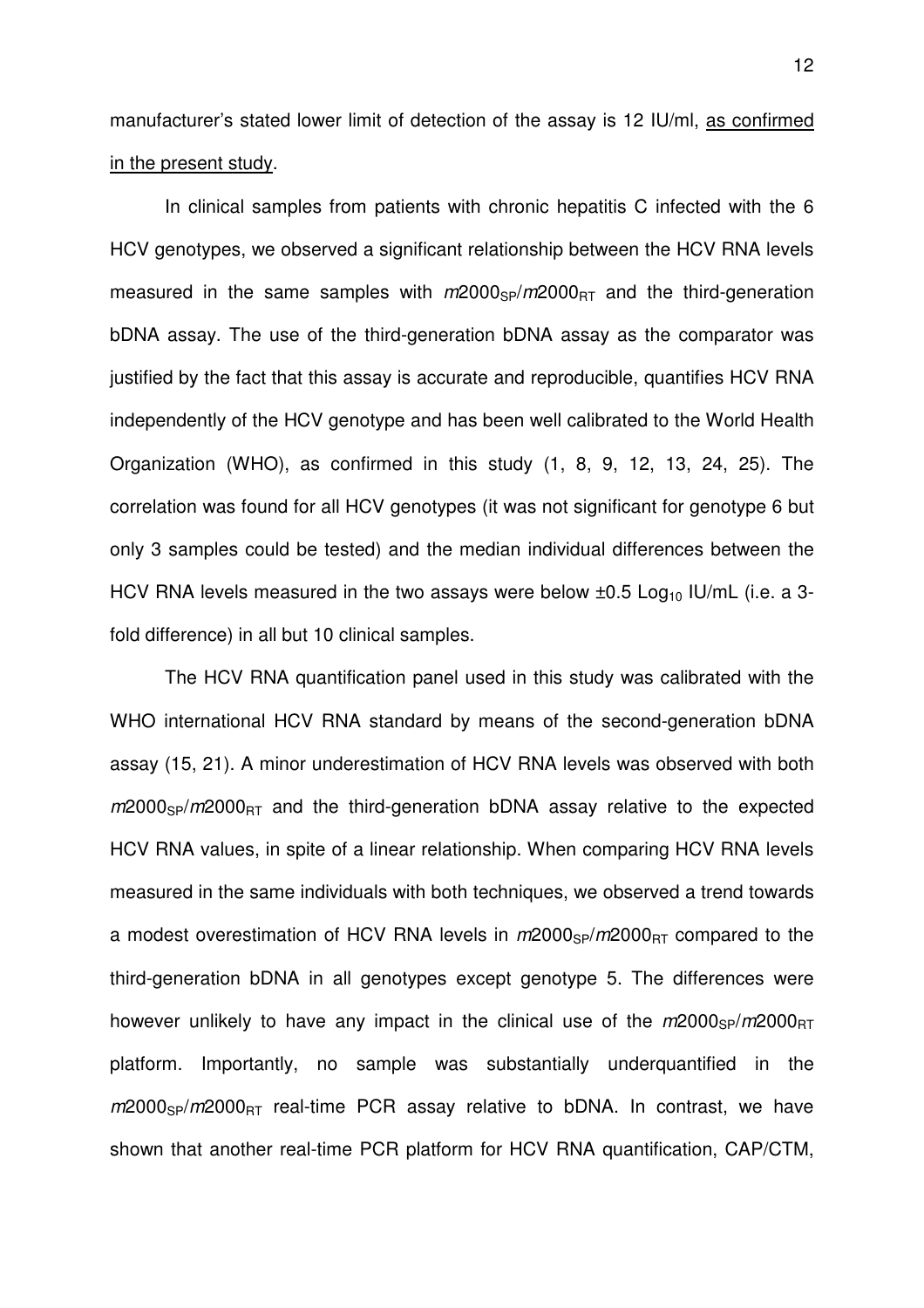underestimates HCV RNA levels in approximately 30% of HCV genotype 4 and 15% of HCV genotype 2 infections as a probable result of mispairing of the PCR primers and/or Taqman probe (4). We recently reported two patients infected with HCV genotype 4 with undetectable HCV RNA in CAP/CTM and high viral levels in  $m2000_{SP}/m2000_{RT}$  and bDNA (5). When testing the same patients' samples with  $m2000_{SP}/m2000_{BT}$ , CAP/CTM and bDNA in the present study, we observed a better accuracy of  $m2000_{SP}/m2000_{BT}$  than CAP/CTM for HCV RNA quantification, especially in HCV genotypes 2 and 4 samples.

We tested serial dilutions of clinical samples of the different genotypes. Quantification was linear in all cases, whatever the HCV genotype. This is unlike the CAP/CTM assay in which we found that HCV RNA levels were overestimated in undiluted clinical samples, but not when the same samples were tested after dilution, a phenomenon observed with all six HCV genotypes (4). These findings explain the greater overestimation of HCV RNA levels relative to bDNA in CAP/CTM than in  $m2000_{SP}/m2000_{RT}$ . The molecular basis for the HCV RNA overestimation by CAP/CTM in undiluted samples is unknown. We hypothesized a biochemical interaction with a blood component during one of the reaction steps, an interaction that vanishes when the concentration of this putative component is reduced in diluted samples (4). The results of the present study suggest that this putative interaction does not occur during the  $m2000_{SP}/m2000_{BT}$  reaction.

In conclusion, our study shows that the Abbott m2000 real-time PCR system for HCV RNA quantification ( $m2000_{SP}/m2000_{RT}$ ) is sensitive, specific, precise and reproducible and that its broad dynamic range of quantification is well suited to HCV RNA monitoring in the clinical setting. This is of particular importance in the current clinical context. Indeed, novel therapeutic strategies that will include HCV protease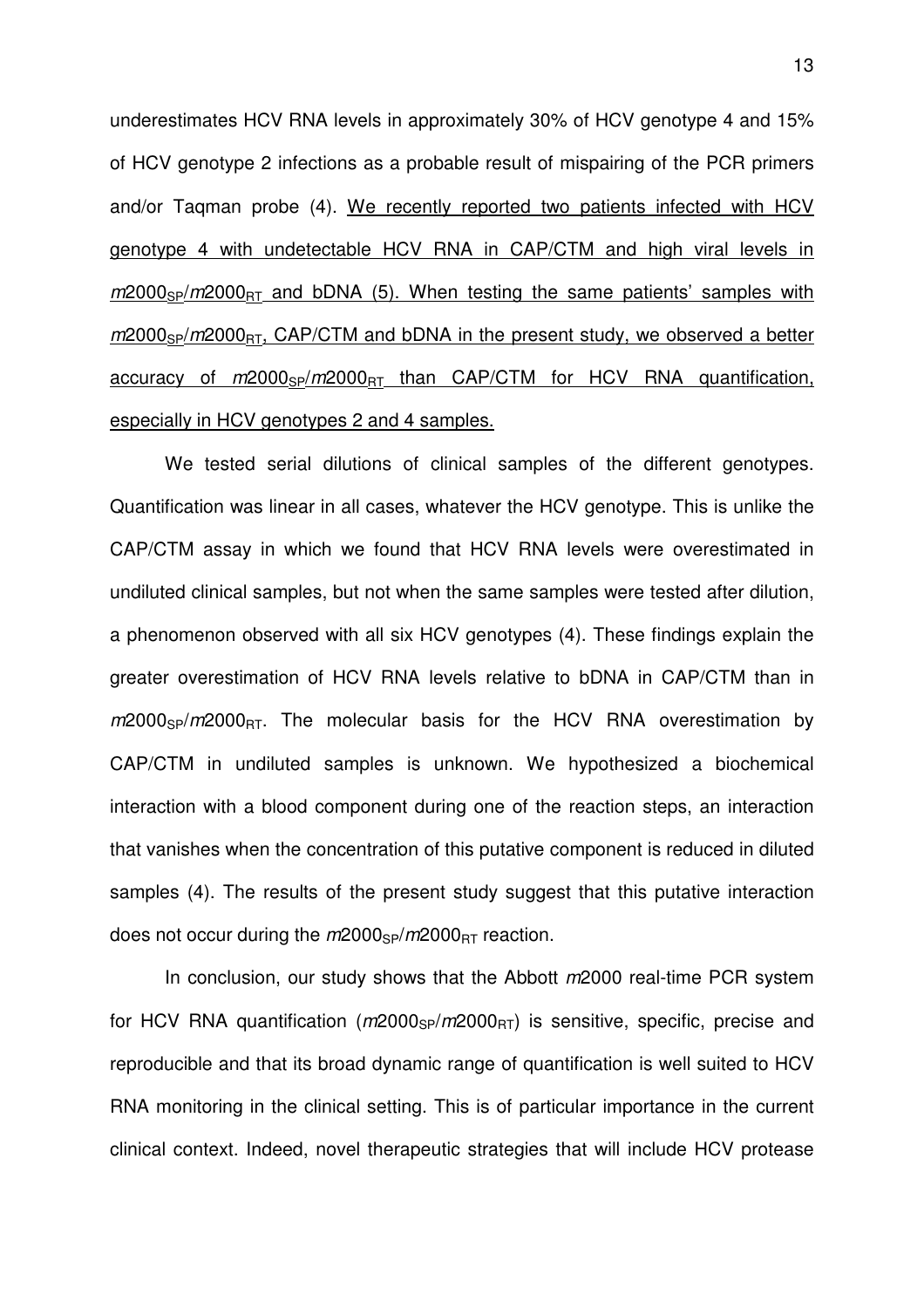and polymerase inhibitors will require sensitive and accurate assays with a broad dynamic range of quantification to monitor the virological responses and tailor treatment in order to prevent resistance.

#### **ACKNOWLEDGMENTS**

The  $m2000_{SP}/m2000_{BT}$  kits used in this study have been kindly provided by Abbott Molecular Diagnostics (Rungis, France). This work is part of the activity of the VIRGIL European Network of Excellence on Antiviral Drug Resistance supported by a grant (LSHM-CT-2004-503359) from the Priority 1 "Life Sciences, Genomics and Biotechnology for Health" programme in the  $6<sup>th</sup>$  Framework Programme of the European Union. The authors are grateful to Françoise Darthuy and Guillaume Dameron for helpful technical assistance.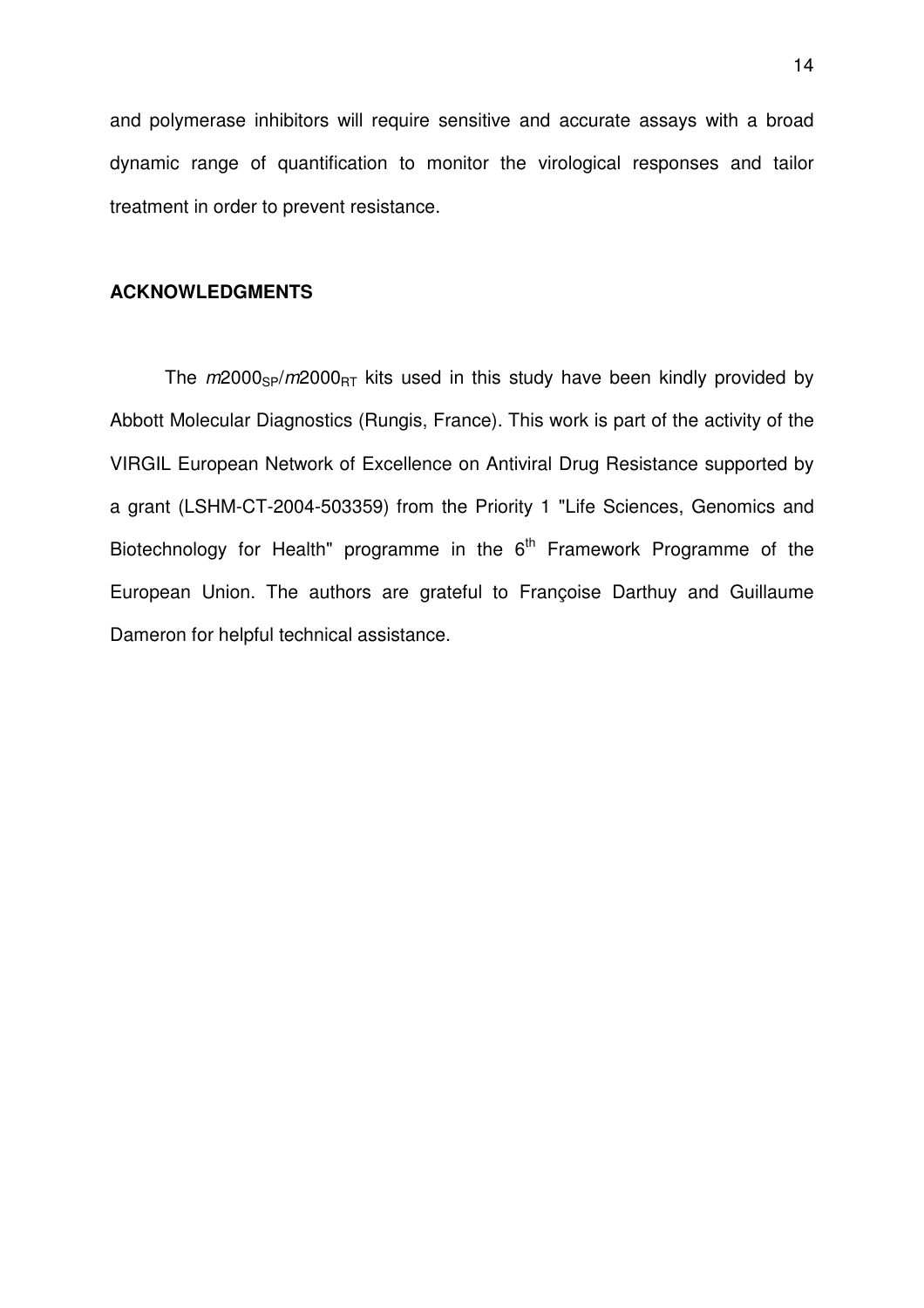#### **REFERENCES**

- 1. **Beld, M., R. Sentjens, S. Rebers, C. Weegink, J. Weel, C. Sol, and R. Boom.** 2002. Performance of the New Bayer Versant HCV RNA 3.0 assay for quantitation of hepatitis C virus RNA in plasma and serum: conversion to international units and comparison with the Roche Cobas Amplicor HCV Monitor, version 2.0, assay. J Clin Microbiol **40:**788-93.
- 2. **Berg, T., M. von Wagner, S. Nasser, C. Sarrazin, T. Heintges, T. Gerlach, P. Buggisch, T. Goeser, J. Rasenack, G. R. Pape, W. E. Schmidt, B. Kallinowski, H. Klinker, U. Spengler, P. Martus, U. Alshuth, and S. Zeuzem.** 2006. Extended treatment duration for hepatitis C virus type 1: comparing 48 versus 72 weeks of peginterferon-alfa-2a plus ribavirin. Gastroenterology **130:**1086-97.
- 3. **Bronowicki, J. P., D. Ouzan, T. Asselah, H. Desmorat, J. P. Zarski, J. Foucher, M. Bourlière, C. Renou, A. Tran, P. Melin, C. Hézode, M. Chevallier, M. Bouvier-Alias, S. Chevaliez, F. Montestruc, I. Lonjon-Domanec, and J. M. Pawlotsky.** 2006. Effect of ribavirin in genotype 1 patients with hepatitis C responding to pegylated interferon alpha-2a plus ribavirin combination. Gastroenterology **131:**1339-41.
- 4. **Chevaliez, S., M. Bouvier-Alias, R. Brillet, and J. M. Pawlotsky.** 2007. Overestimation and underestimation of hepatitis C virus RNA levels in a widely used real-time polymerase chain reaction-based method. Hepatology **46:**22- 31.
- 5. **Chevaliez, S., M. Bouvier-Alias, L. Castéra, and J. M. Pawlotsky.** 2009. The Cobas Ampliprep/Cobas Taqman real-time PCR assay fails to detect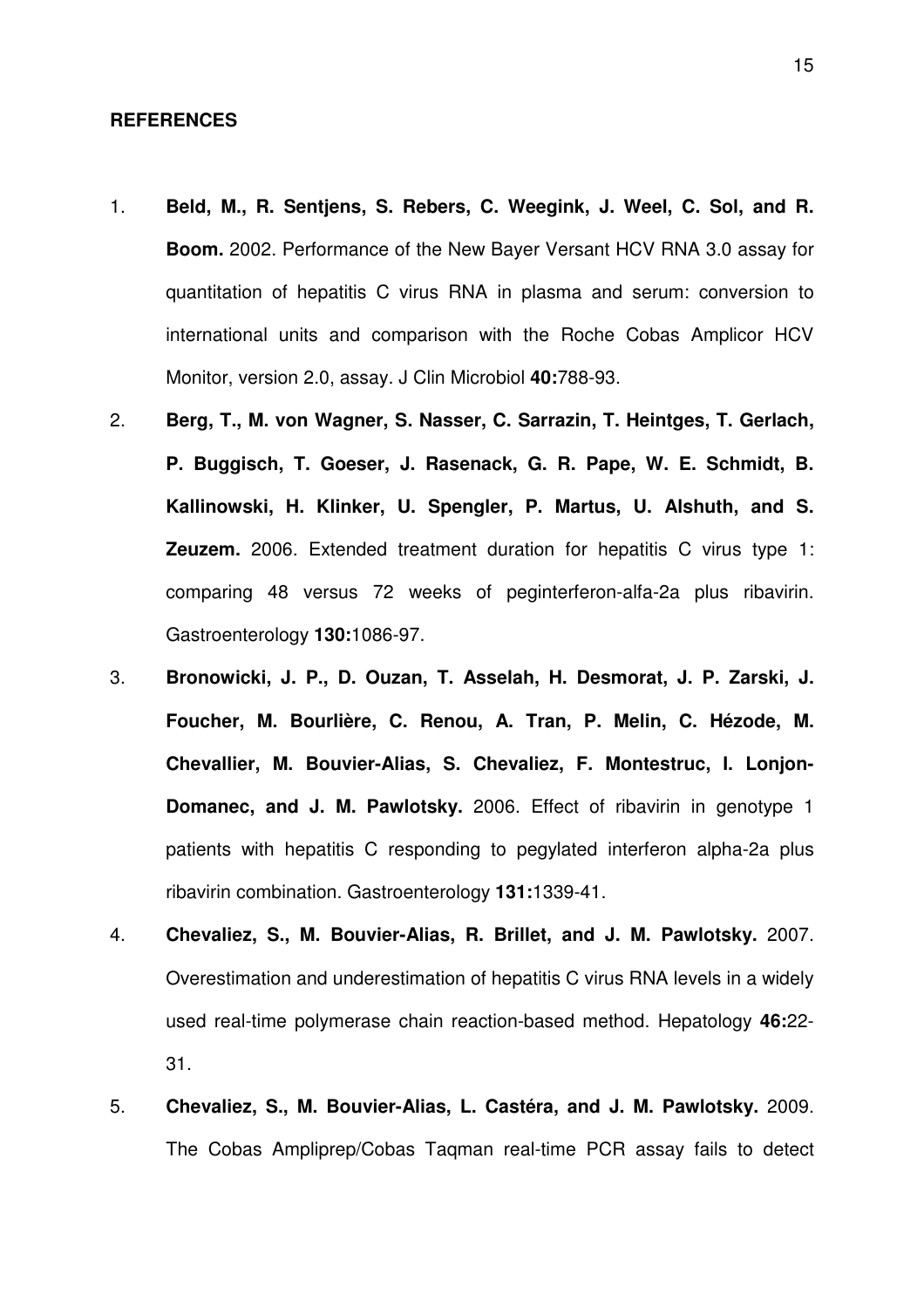hepatitis C virus RNA in highly viremic genotype 4 clinical samples. Hepatology: in press.

- 6. **Dalgard, O., K. Bjoro, K. B. Hellum, B. Myrvang, S. Ritland, K. Skaug, N. Raknerud, and H. Bell.** 2004. Treatment with pegylated interferon and ribavarin in HCV infection with genotype 2 or 3 for 14 weeks: a pilot study. Hepatology **40:**1260-5.
- 7. **Davis, G. L., J. B. Wong, J. G. McHutchison, M. P. Manns, J. Harvey, and J. Albrecht.** 2003. Early virologic response to treatment with peginterferon alfa-2b plus ribavirin in patients with chronic hepatitis C. Hepatology **38:**645- 52.
- 8. **Elbeik, T., N. Markowitz, P. Nassos, U. Kumar, S. Beringer, B. Haller, and V. Ng.** 2004. Simultaneous runs of the Bayer Versant HIV-1 version 3.0 and HCV bDNA version 3.0 quantitative assays on the system 340 platform provide reliable quantitation and improved work flow. J Clin Microbiol **42:**3120- 7.
- 9. **Elbeik, T., J. Surtihadi, M. Destree, J. Gorlin, M. Holodniy, S. A. Jortani, K. Kuramoto, V. Ng, R. Valdes, Jr., A. Valsamakis, and N. A. Terrault.** 2004. Multicenter evaluation of the performance characteristics of the Bayer Versant HCV RNA 3.0 assay (bDNA). J Clin Microbiol **42:**563-9.
- 10. **Ferenci, P., M. W. Fried, M. L. Shiffman, C. I. Smith, G. Marinos, F. L. Goncales, Jr., D. Haussinger, M. Diago, G. Carosi, D. Dhumeaux, A. Craxi, M. Chaneac, and K. R. Reddy.** 2005. Predicting sustained virological responses in chronic hepatitis C patients treated with peginterferon alfa-2a (40 KD)/ribavirin. J Hepatol **43:**425-33.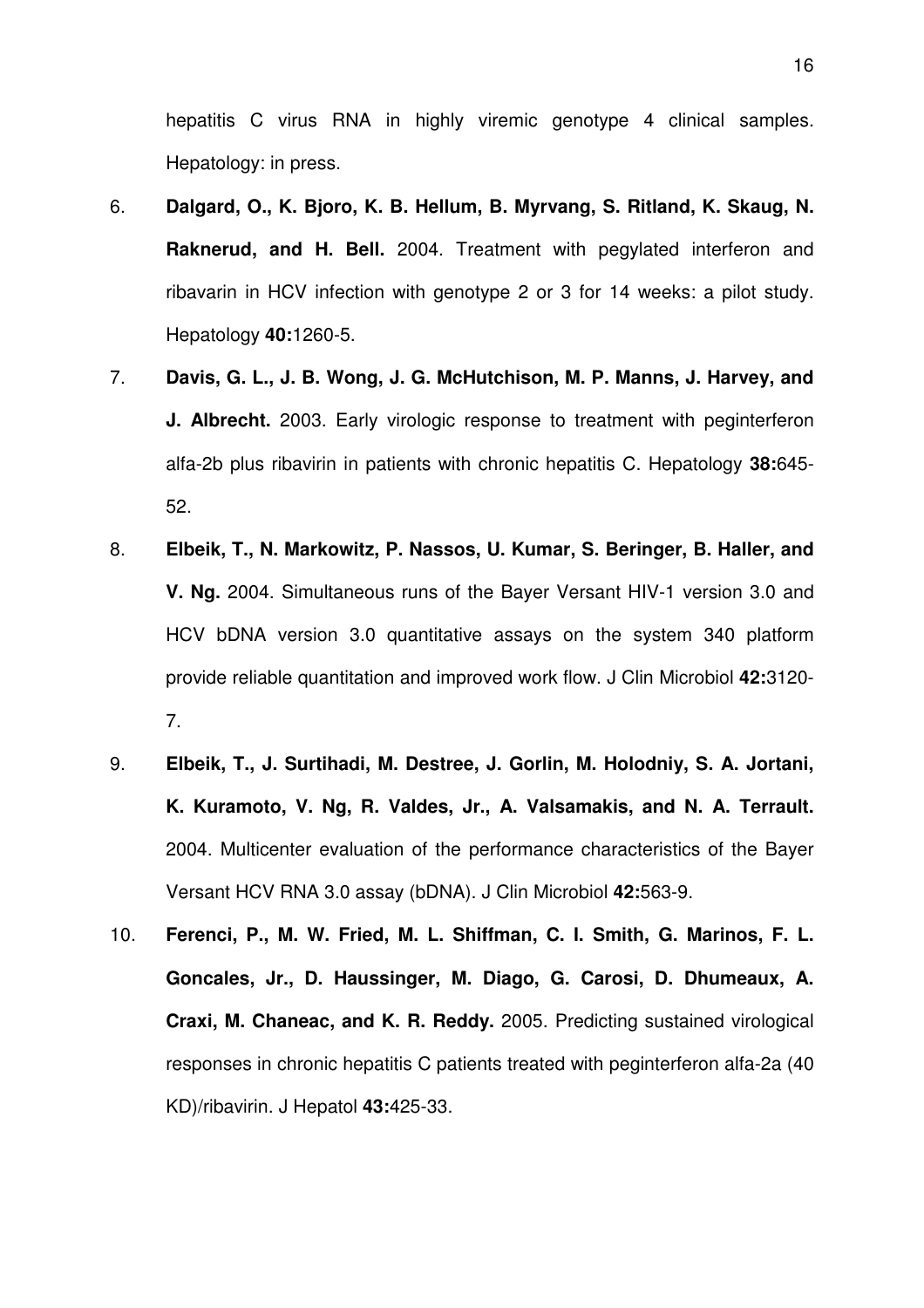- 11. **Fytili, P., C. Tiemann, C. Wang, S. Schulz, S. Schaffer, M. P. Manns, and H. Wedemeyer.** 2007. Frequency of very low HCV viremia detected by a highly sensitive HCV-RNA assay. J Clin Virol **39:**308-11.
- 12. **Germer, J. J., P. J. Heimgartner, D. M. Ilstrup, W. S. Harmsen, G. D. Jenkins, and R. Patel.** 2002. Comparative evaluation of the Versant HCV RNA 3.0, Quantiplex HCV RNA 2.0, and Cobas Amplicor HCV Monitor version 2.0 assays for quantification of hepatitis C virus RNA in serum. J Clin Microbiol **40:**495-500.
- 13. **Hendricks, D. A., M. Friesenhahn, L. Tanimoto, B. Goergen, D. Dodge, and L. Comanor.** 2003. Multicenter evaluation of the Versant HCV RNA qualitative assay for detection of hepatitis C virus RNA. J Clin Microbiol **41:**651-6.
- 14. **Jensen, D. M., T. R. Morgan, P. Marcellin, P. J. Pockros, K. R. Reddy, S. J. Hadziyannis, P. Ferenci, A. M. Ackrill, and B. Willems.** 2006. Early identification of HCV genotype 1 patients responding to 24 weeks peginterferon alpha-2a (40 kd)/ribavirin therapy. Hepatology **43:**954-60.
- 15. **Jorgensen, P. A., and P. D. Neuwald.** 2001. Standardized hepatitis C virus RNA panels for nucleic acid testing assays. J Clin Virol **20:**35-40.
- 16. **Mangia, A., R. Santoro, N. Minerva, G. L. Ricci, V. Carretta, M. Persico, F. Vinelli, G. Scotto, D. Bacca, M. Annese, M. Romano, F. Zechini, F. Sogari, F. Spirito, and A. Andriulli.** 2005. Peginterferon alfa-2b and ribavirin for 12 vs. 24 weeks in HCV genotype 2 or 3. N Engl J Med **352:**2609-17.
- 17. **Morishima, C., M. Chung, K. W. Ng, D. J. Brambilla, and D. R. Gretch.** 2004. Strengths and limitations of commercial tests for hepatitis C virus RNA quantification. J Clin Microbiol **42:**421-5.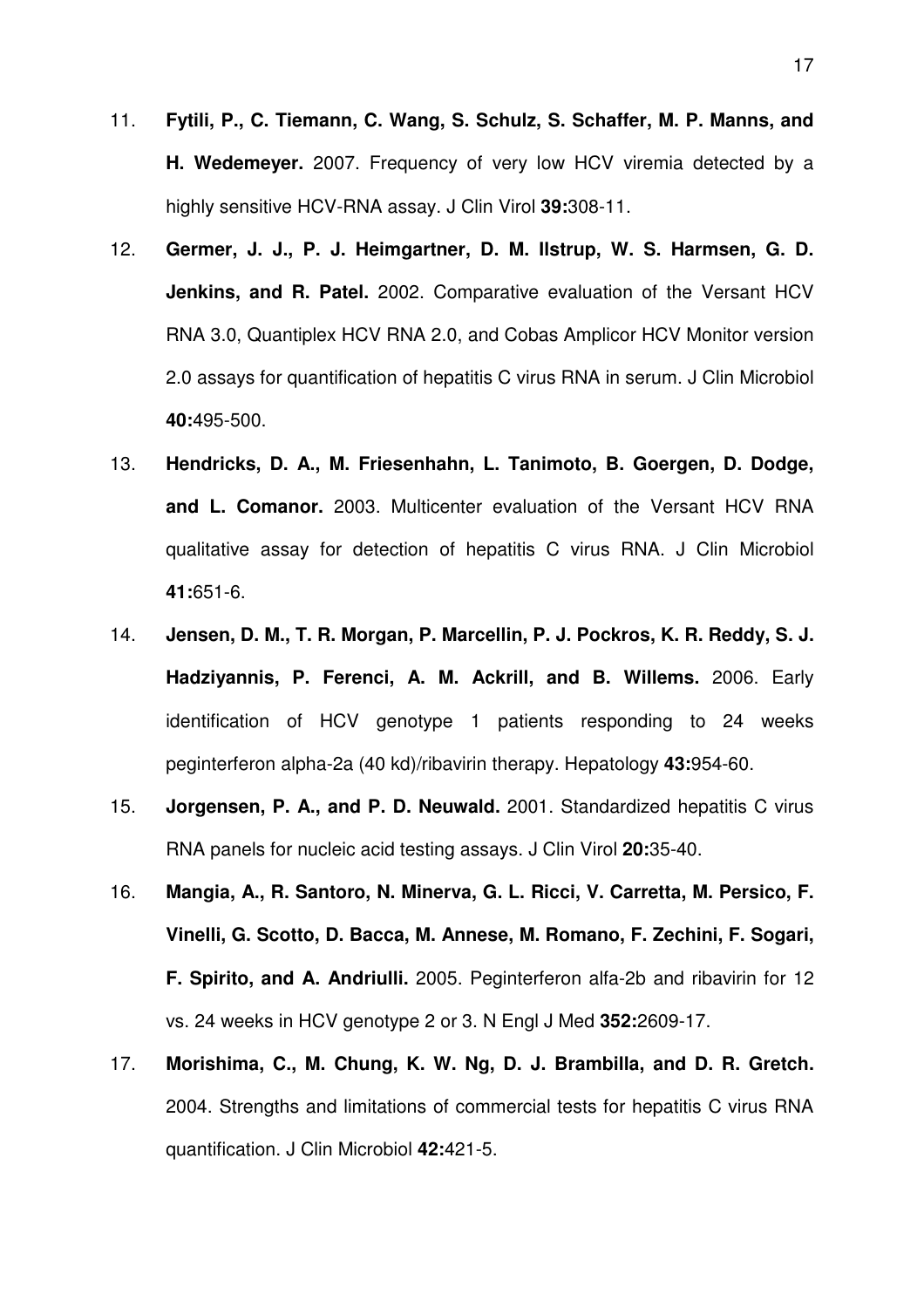- 18. **Pawlotsky, J. M.** 2002. Molecular diagnosis of viral hepatitis. Gastroenterology **122:**1554-68.
- 19. **Pawlotsky, J. M.** 2002. Use and interpretation of virological tests for hepatitis C. Hepatology **36:**S65-73.
- 20. **Pawlotsky, J. M., S. Chevaliez, and J. G. McHutchison.** 2007. The hepatitis C virus life cycle as a target for new antiviral therapies. Gastroenterology **132:**1979-98.
- 21. **Saldanha, J., N. Lelie, and A. Heath.** 1999. Establishment of the first international standard for nucleic acid amplification technology (NAT) assays for HCV RNA. Vox Sang **76:**149-58.
- 22. **Schutten, M., E. Fries, C. Burghoorn-Maas, and H. G. Niesters.** 2007. Evaluation of the analytical performance of the new Abbott RealTime RT-PCRs for the quantitative detection of HCV and HIV-1 RNA. J Clin Virol **40:**99- 104.
- 23. **Shiffman, M. L., F. Suter, B. R. Bacon, D. Nelson, H. Harley, R. Sola, S. D. Shafran, K. Barange, A. Lin, A. Soman, and S. Zeuzem.** 2007. Peginterferon alpha-2a and ribavirin for 16 or 24 weeks in HCV genotype 2 or 3. N Engl J Med **357:**124-34.
- 24. **Trimoulet, P., P. Halfon, E. Pohier, H. Khiri, G. Chene, and H. Fleury.** 2002. Evaluation of the Versant HCV RNA 3.0 assay for quantification of hepatitis C virus RNA in serum. J Clin Microbiol **40:**2031-6.
- 25. **Tsongalis, G. J.** 2006. Branched DNA technology in molecular diagnostics. Am J Clin Pathol **126:**448-53.
- 26. **von Wagner, M., M. Huber, T. Berg, H. Hinrichsen, J. Rasenack, T. Heintges, A. Bergk, C. Bernsmeier, D. Haussinger, E. Herrmann, and S.**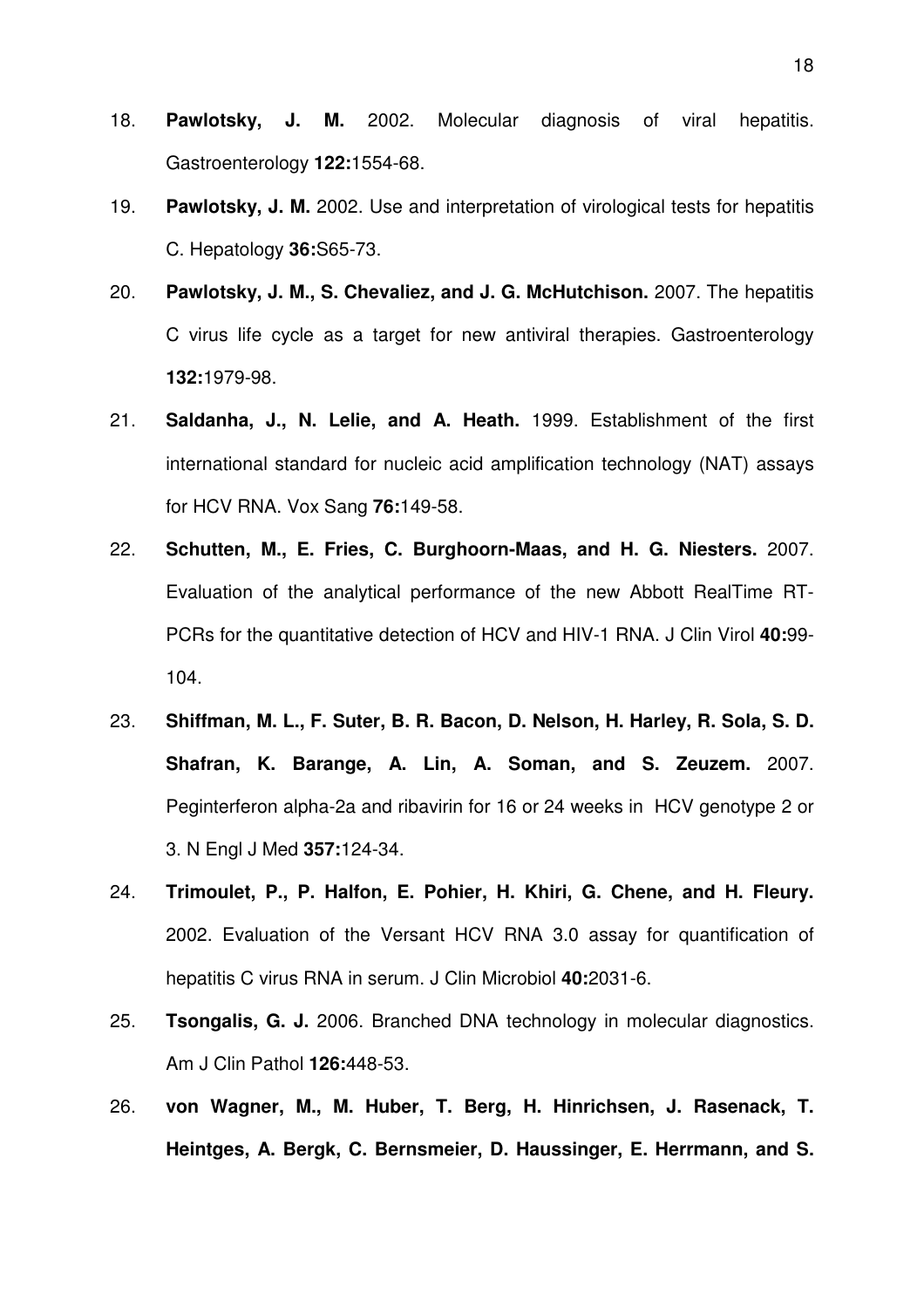**Zeuzem.** 2005. Peginterferon-alpha-2a (40KD) and ribavirin for 16 or 24 weeks in patients with genotype 2 or 3 chronic hepatitis C. Gastroenterology **129:**522-7.

27. **Zeuzem, S., M. Buti, P. Ferenci, J. Sperl, Y. Horsmans, J. Cianciara, E. Ibranyi, O. Weiland, S. Noviello, C. Brass, and J. Albrecht.** 2006. Efficacy of 24 weeks treatment with peginterferon alfa-2b plus ribavirin in patients with chronic hepatitis C infected with genotype 1 and low pretreatment viremia. J Hepatol **44:**97-103.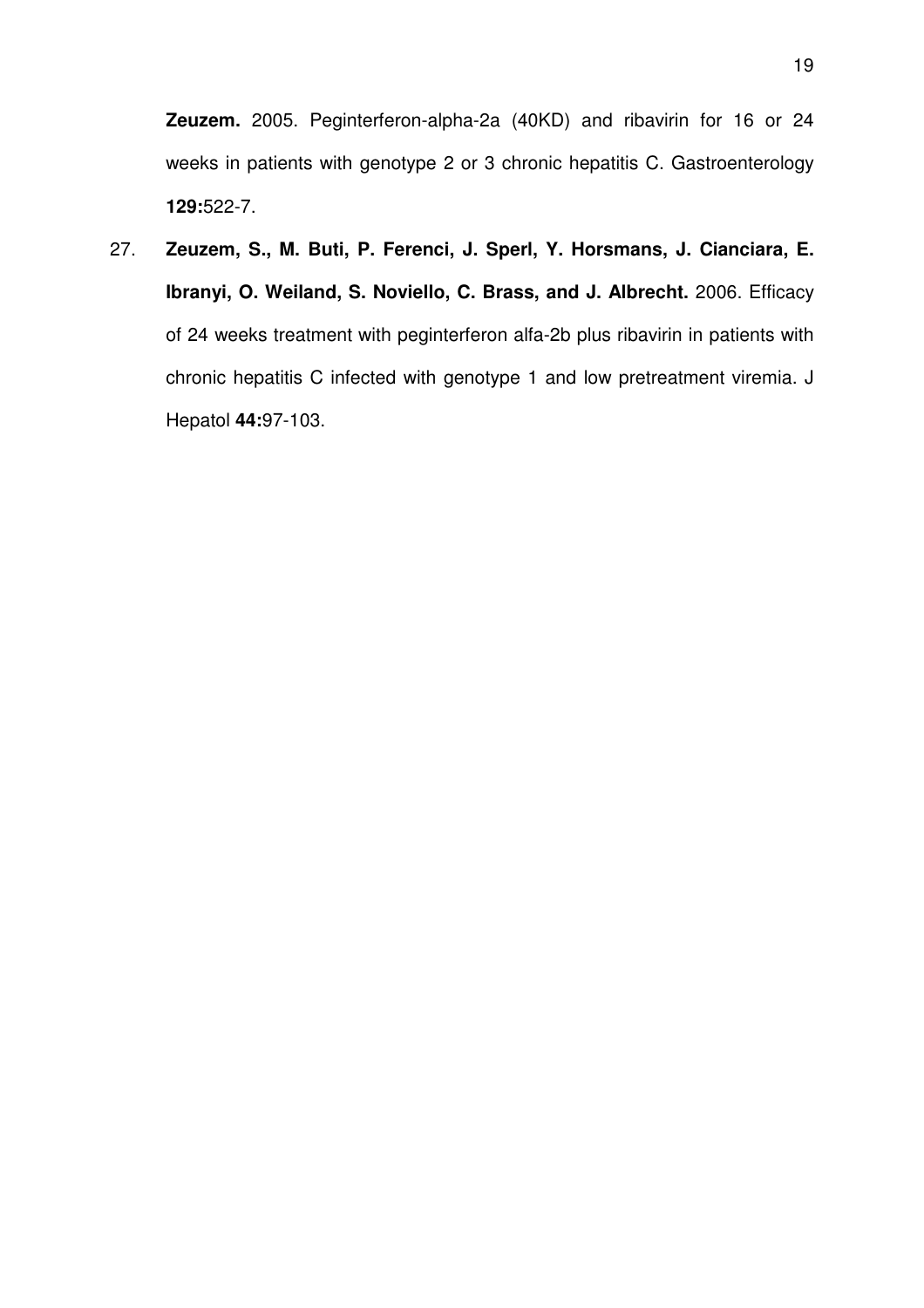#### **FIGURE LEGENDS**

**Figure 1.** HCV RNA quantification of a commercial standard panel containing 5 x 10<sup>1</sup>  $(1.7 \text{Log}_{10})$  to  $5 \times 10^6$  (6.7 Log<sub>10</sub>) HCV RNA IU/mL (OptiQuant<sup>TM</sup> HCV RNA, AcroMetrix, Benicia, California) by  $m2000_{SP}/m2000_{BT}$  (A) and bDNA (B). The average measured results are shown as a function of the expected results. The dashed line is the equality line.

**Figure 2.** Correlation between HCV RNA levels measured in  $m2000_{SP}/m2000_{BT}$  and bDNA in the same samples from group B, consisting of 141 clinical samples containing HCV genotype 1 (Figure 2A), 2 (2B), 3 (2C), 4 (2D), 5 (2E) and 6 (2F).

**Figure 3.** (A) Bland-Altman plot analysis of HCV RNA levels measured in both  $m2000_{SP}/m2000_{BT}$  and bDNA in the 141 samples from group B. The difference between HCV RNA levels measured in  $m2000_{SP}/m2000_{BT}$  and bDNA, respectively, is represented as a function of the mean of both values. Different genotypes are represented by different colors. The gray area corresponds to the mean difference  $\pm$ 1.96 standard deviation. (B) Distribution of the differences between HCV RNA levels measured in  $m2000_{SP}/m2000_{BT}$  and bDNA in the same samples according to the HCV genotype (1 to 5). The results are presented as box-plots, where the horizontal line represents the median value, the gray box the  $50<sup>th</sup>$  percentiles and the upper and lower bars the 95<sup>th</sup> percentiles.

**Figure 4.** Correlation between HCV RNA levels measured: (A) in CAP/CTM and  $bDNA$  (left) and in  $m2000<sub>SP</sub>/m2000<sub>RT</sub>$  and bDNA (right), and (B) in CAP/CTM and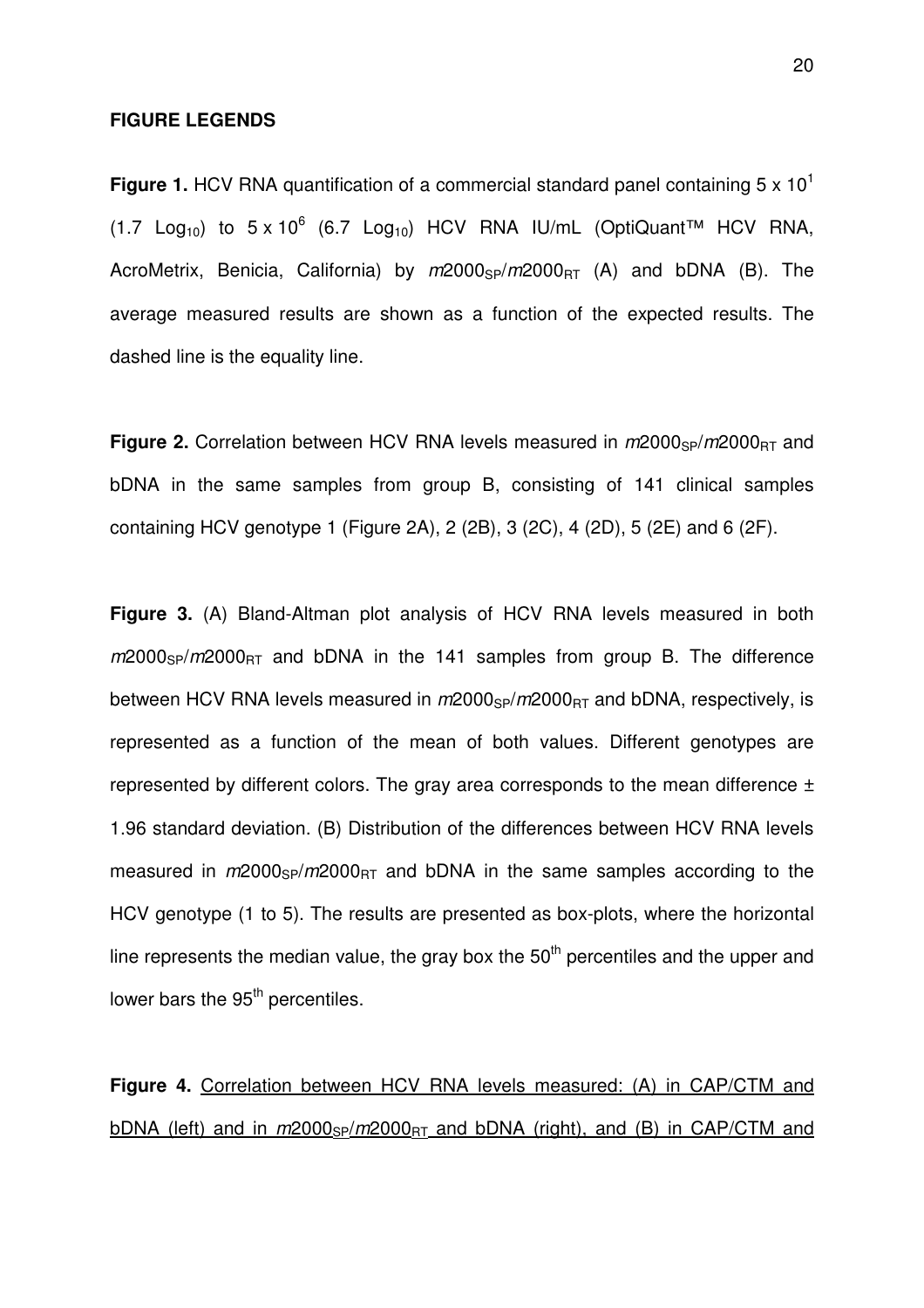$m2000_{SP}/m2000_{RT}$  in the same samples from group C, consisting of 35 clinical samples containing HCV genotypes 1 to 5.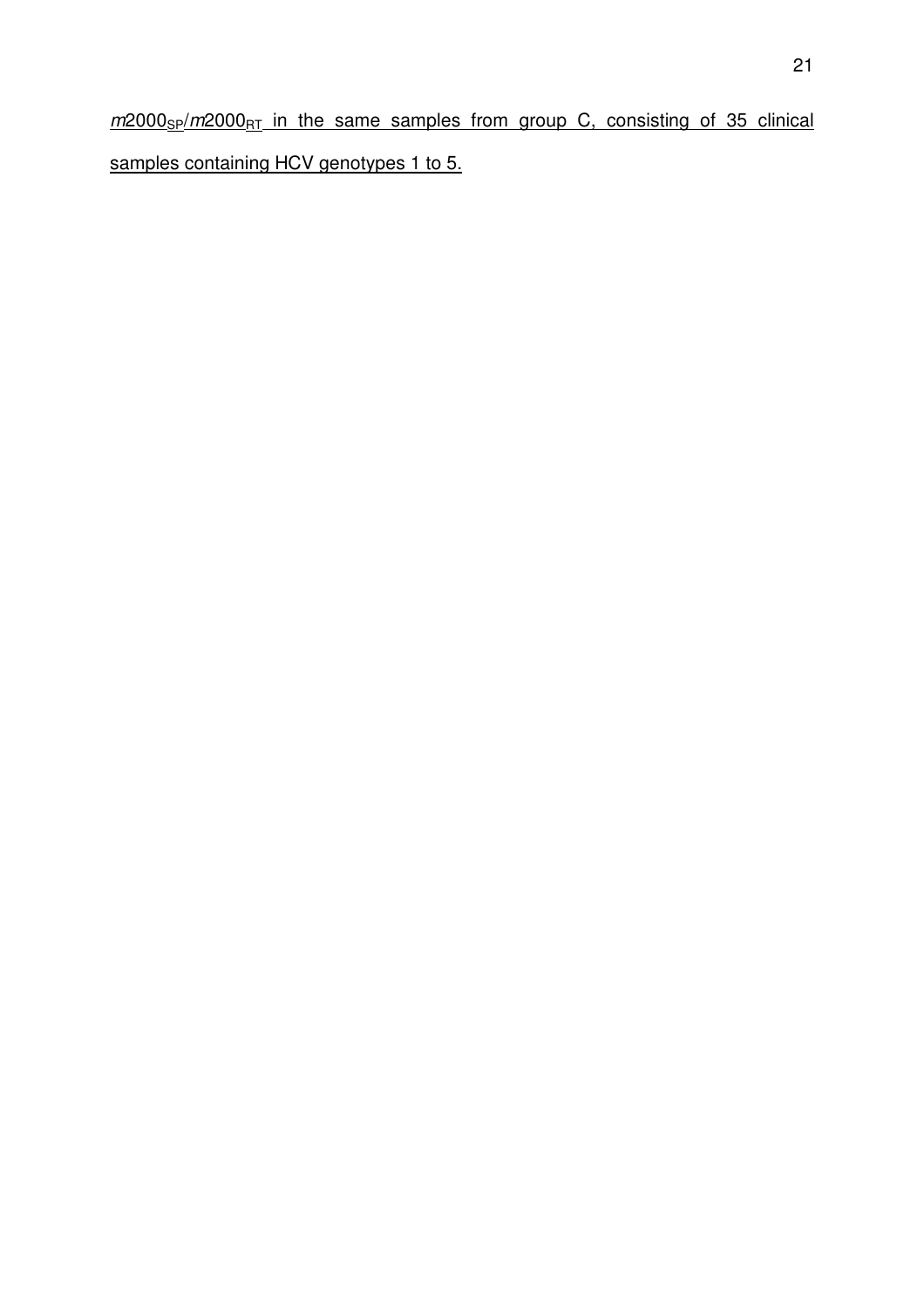Table 1. Intra-assay (precision) and inter-assay reproducibility of m2000<sub>SP</sub>/m2000<sub>RT</sub> HCV real-time PCR assay. For intra-assay reproducibility, the seven members of the standard panel (NAP-000 to NAP-HCV5E6) containing 0 to 5 x 10<sup>6</sup> IU/ml, i.e. 6.70 Log<sub>10</sub> IU/mL, respectively, have been tested six times in the same experiment. For inter-assay reproducibility, the assay low positive control (LPC) and high positive control (HPC) have been tested 38 times in different experiments.

|                                | <b>Standard</b> | <b>Control</b> | <b>Target HCV RNA</b><br>(Log <sub>10</sub>  U/ml) | No. of<br>determinations | Mean (SD)<br>measured HCV RNA | <b>Coefficient</b><br>of variation |
|--------------------------------|-----------------|----------------|----------------------------------------------------|--------------------------|-------------------------------|------------------------------------|
|                                |                 |                |                                                    |                          | $($ Log $_{10}$ IU/ml $)$     | (%)                                |
| Intra-assay<br>reproducibility | <b>NAP-000</b>  |                | 0.00                                               | 6                        | Target not detected           |                                    |
|                                | NAP-HCV5E1      |                | 1.70                                               | 6                        | 1.39(0.11)                    | 7.68                               |
|                                | NAP-HCV5E2      |                | 2.70                                               | 6                        | 2.31(0.06)                    | 2.74                               |
|                                | NAP-HCV5E3      |                | 3.70                                               | 6                        | 3.30(0.03)                    | 0.76                               |
|                                | NAP-HCV5E4      |                | 4.70                                               | 6                        | 4.27(0.05)                    | 1.28                               |
|                                | NAP-HCV5E5      |                | 5.70                                               | 6                        | 5.13(0.28)                    | 5.47                               |
|                                | NAP-HCV5E6      |                | 6.70                                               | 6                        | 6.47(0.14)                    | 2.14                               |
| Inter-assay                    |                 | <b>LPC</b>     | 2.63                                               | 38                       | 2.64(0.10)                    | 3.91                               |
| reproducibility                |                 | <b>HPC</b>     | 5.87                                               | 38                       | 5.98(0.12)                    | 1.98                               |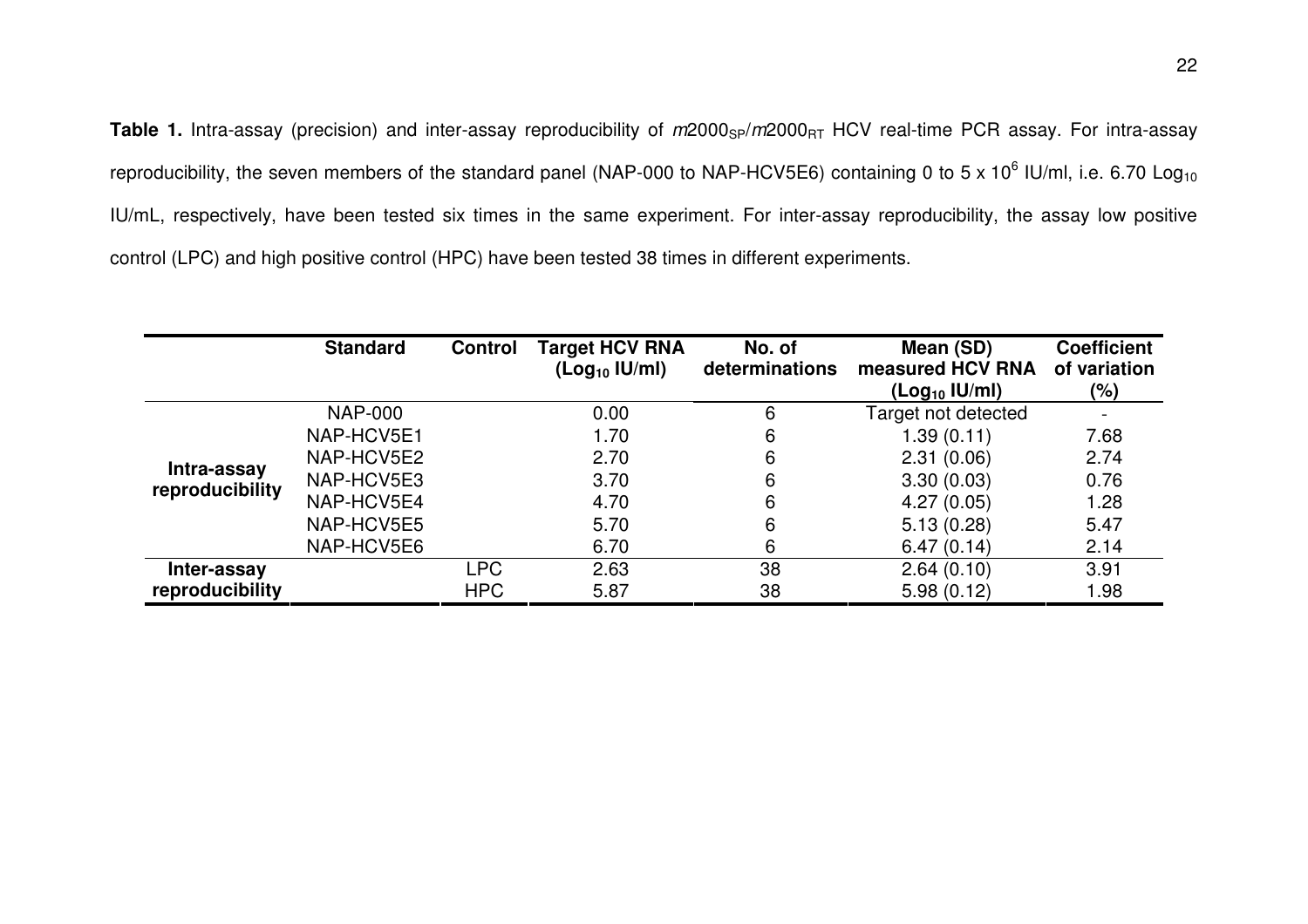

Expected HCV RNA level  $(Log_{10}$  IU/mL)

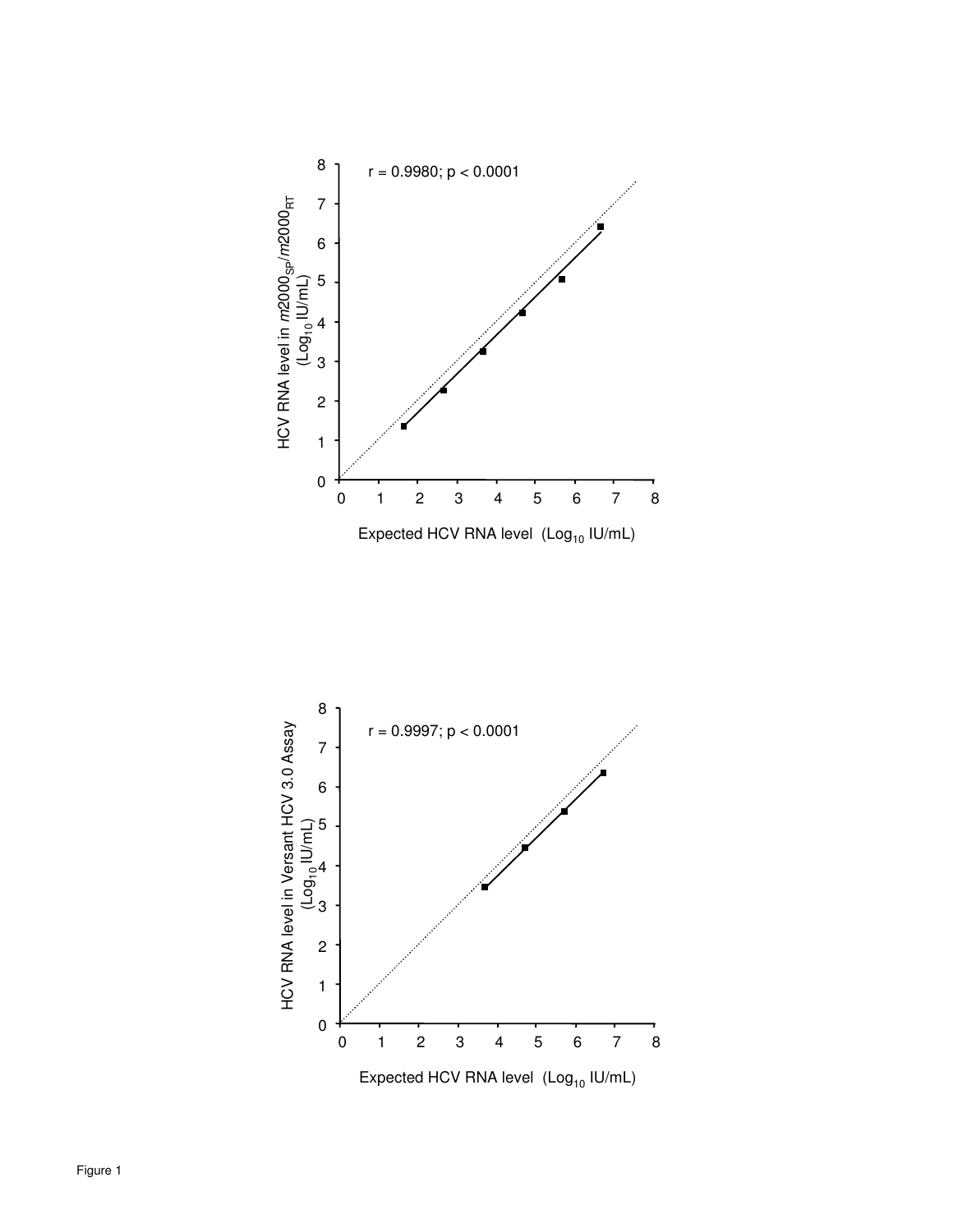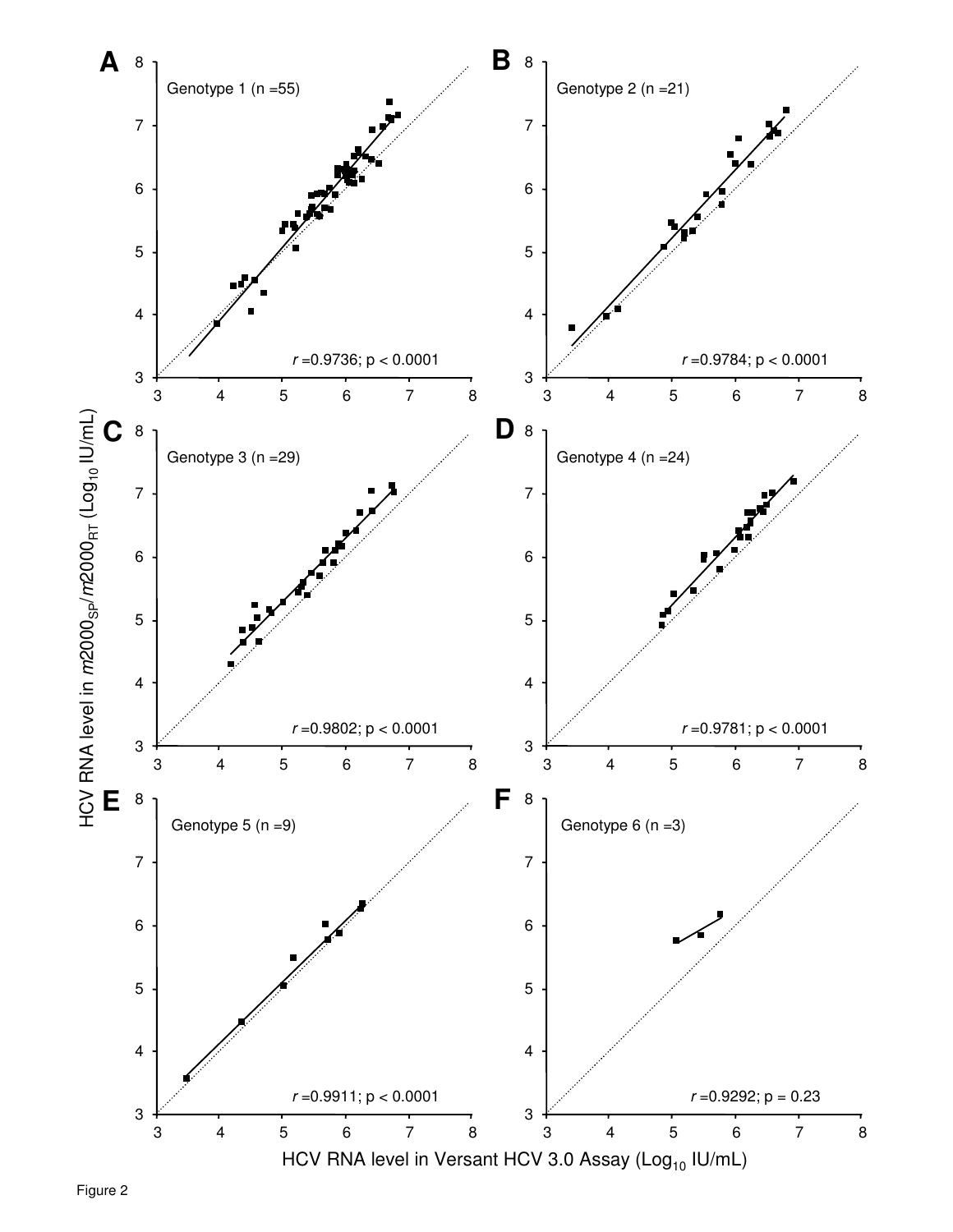

Figure 3A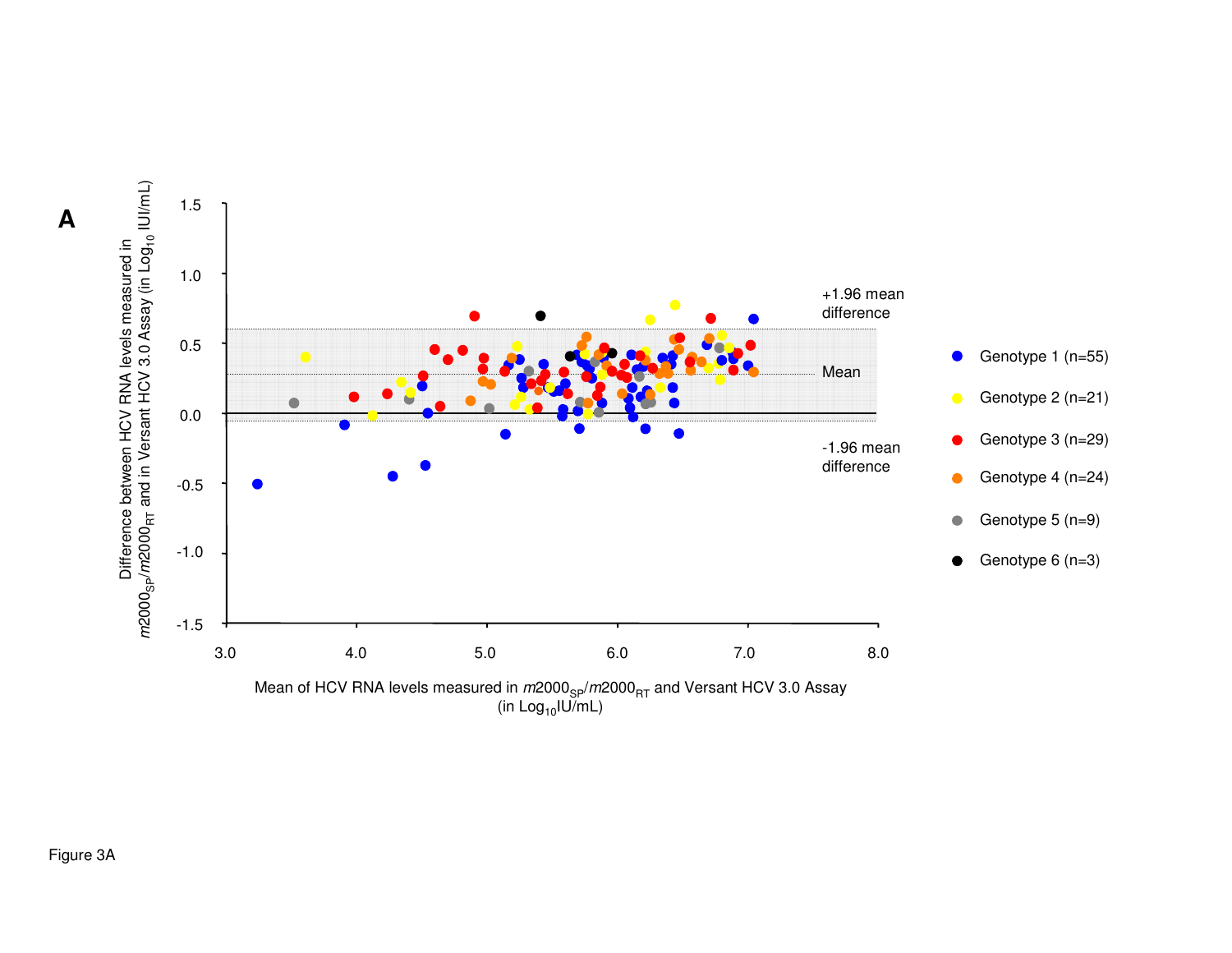

**B**

Figure 3B